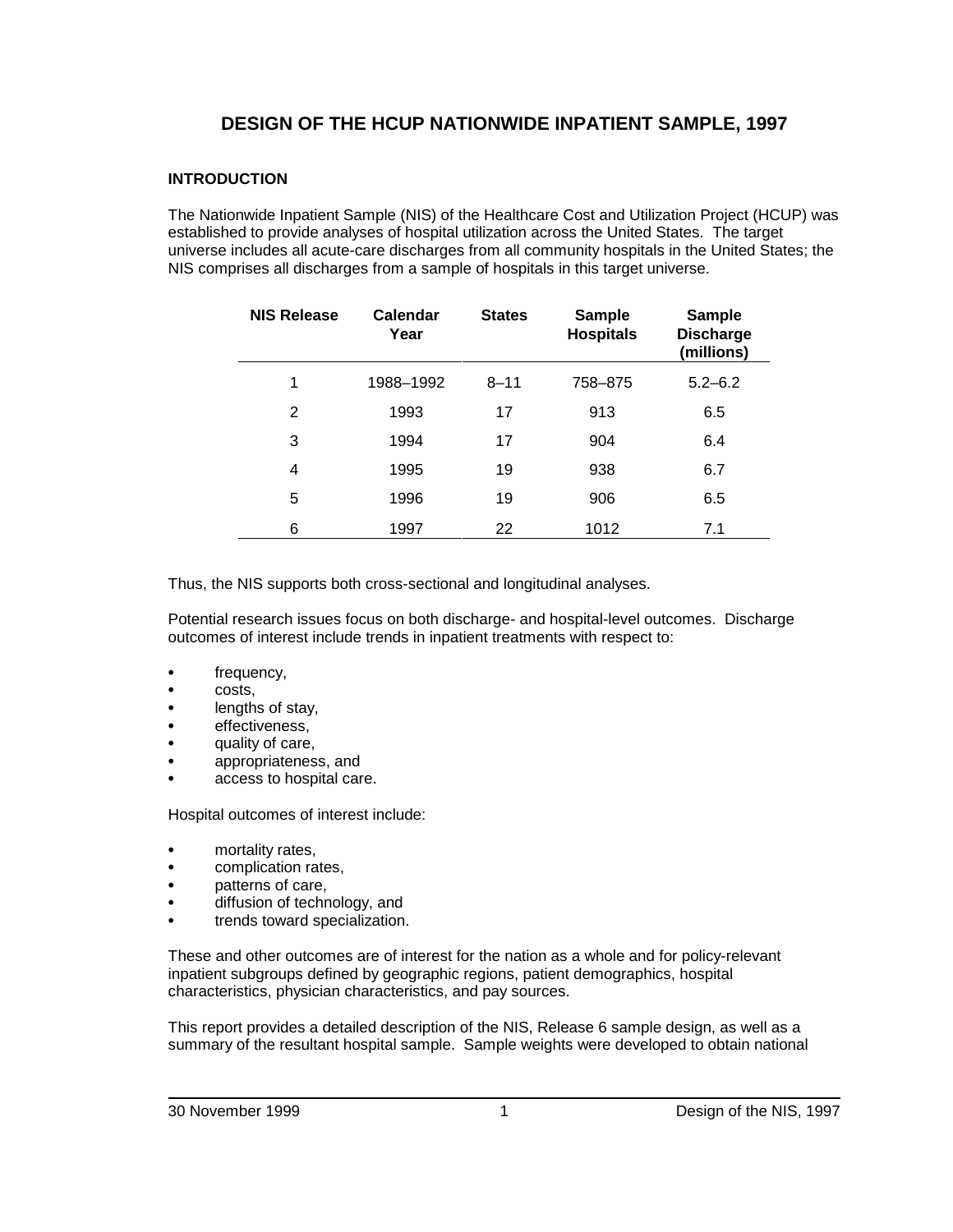estimates of hospital and inpatient parameters. These weights and other special-use weights are described in detail. Tables include cumulative information for all six NIS releases to provide a longitudinal view of the database.

## **THE NIS HOSPITAL UNIVERSE**

The hospital universe is defined by all hospitals that were open during any part of the calendar year and were designated as community hospitals in the American Hospital Association (AHA) Annual Survey of Hospitals. For purposes of the NIS, the definition of a community hospital is that used by the AHA: "all nonfederal short-term general and other specialty hospitals, excluding hospital units of institutions." Consequently, Veterans Hospitals and other federal hospitals are excluded. Table 1 shows the number of universe hospitals for each year based on the AHA Annual Survey.

| Table 1 Hospital Universe <sup>1</sup> |                               |  |  |
|----------------------------------------|-------------------------------|--|--|
| Year                                   | Number of<br><b>Hospitals</b> |  |  |
| 1988                                   | 5,607                         |  |  |
| 1989                                   | 5,548                         |  |  |
| 1990                                   | 5,468                         |  |  |
| 1991                                   | 5,412                         |  |  |
| 1992                                   | 5,334                         |  |  |
| 1993                                   | 5,313                         |  |  |
| 1994                                   | 5,290                         |  |  |
| 1995                                   | 5,260                         |  |  |
| 1996                                   | 5,182                         |  |  |
| 1997                                   | 5,113                         |  |  |

## **Hospital Merges, Splits, and Closures**

All hospital entities that were designated community hospitals in the AHA hospital file were included in the hospital universe. Therefore, if two or more community hospitals merged to create a new community hospital, the original hospitals and the newly-formed hospital were all considered separate hospital entities in the universe for the year of the merge. Likewise, if a community hospital split, the original hospital and all newly created community hospitals were separate entities in the universe for the year of the split. Finally, community hospitals that closed during a year were included as long as they were in operation during some part of the calendar year.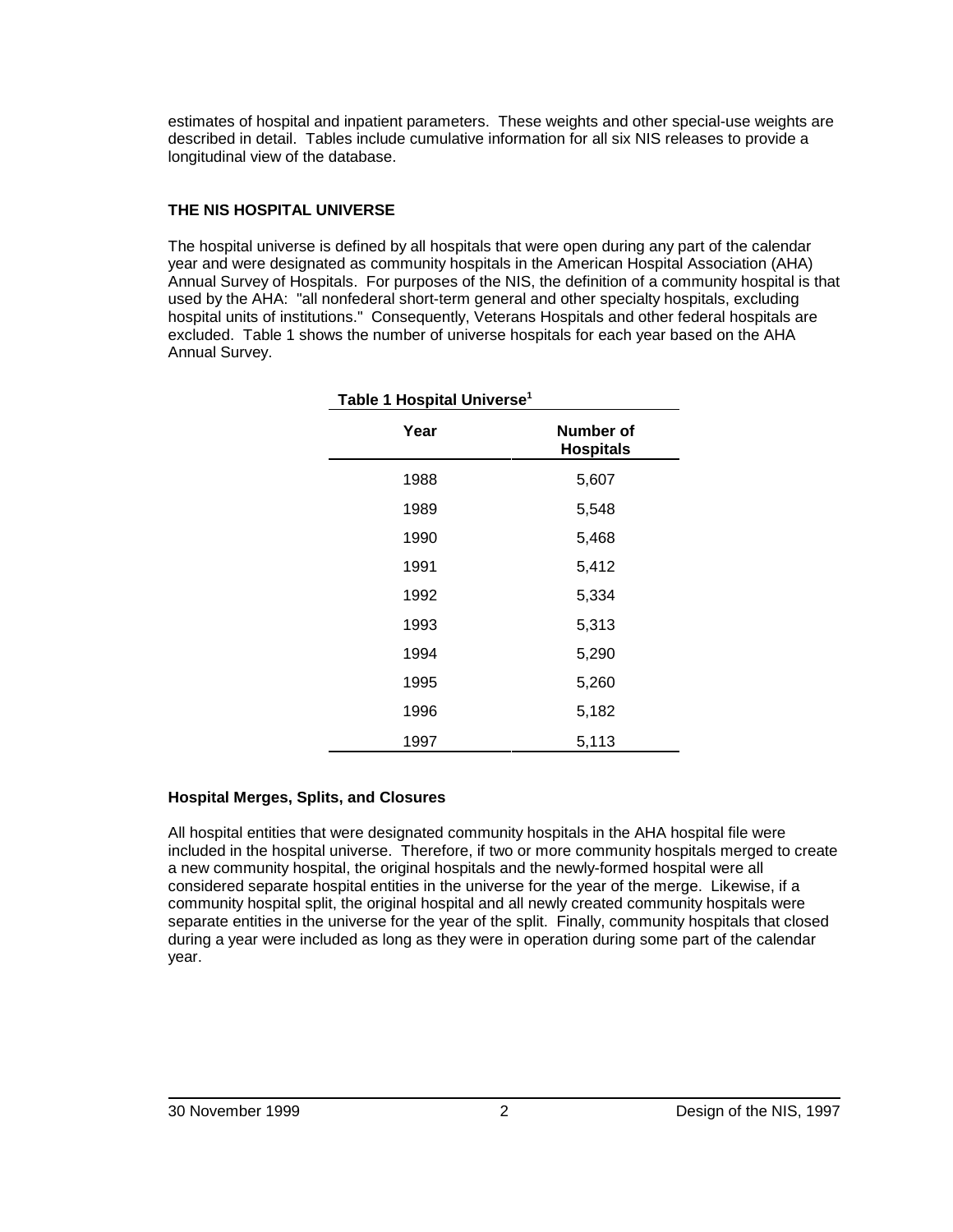### **Stratification Variables**

To help ensure representativeness, sampling strata were defined based on five hospital characteristics contained in the AHA hospital files. The stratification variables were as follows:

- 1) Geographic Region Northeast, Midwest, West, and South. This is an important stratifier because practice patterns have been shown to vary substantially by region. For example, lengths of stay tend to be longer in East Coast hospitals than in West Coast hospitals.
- 2) Control government nonfederal, private not-for-profit, and private investor-owned. These types of hospitals tend to have different missions and different responses to government regulations and policies.
- 3) Location urban or rural. Government payment policies often differ according to this designation. Also, rural hospitals are generally smaller and offer fewer services than urban hospitals.
- 4) Teaching Status teaching or nonteaching. The missions of teaching hospitals differ from nonteaching hospitals. In addition, financial considerations differ between these two hospital groups. Currently, the Medicare DRG payments are uniformly higher to teaching hospitals than to nonteaching hospitals. A hospital is considered to be a teaching hospital if it has an AMA-approved residency program or is a member of the Council of Teaching Hospitals (COTH).
- 5) Bedsize small, medium, and large. Bedsize categories are based on hospital beds, and are specific to the hospital's location and teaching status, as shown in Table 2.

|                                               |              | <b>Hospital Bedsize</b> |        |
|-----------------------------------------------|--------------|-------------------------|--------|
| <b>Location and</b><br><b>Teaching Status</b> | <b>Small</b> | <b>Medium</b>           | Large  |
| Rural                                         | 1-49         | 50-99                   | $100+$ |
| Urban, nonteaching                            | 1-99         | 100-199                 | $200+$ |
| Urban, teaching                               | 1-299        | 300-499                 | $500+$ |

#### **Table 2 Bedsize Categories**

Rural hospitals were not split according to teaching status, because rural teaching hospitals were rare. For example, in 1988 there were only 20 rural teaching hospitals. The bedsize categories were defined within location and teaching status because they would otherwise have been redundant. Rural hospitals tend to be small; urban nonteaching hospitals tend to be mediumsized; and urban teaching hospitals tend to be large. Yet it was important to recognize gradations of size within these types of hospitals.

For example, in serving rural discharges, the role of "large" rural hospitals (particularly rural referral centers) often differs from the role of "small" rural hospitals. The cut-off points for the bedsize categories are consistent with those used in Hospital Statistics, published annually by the AHA.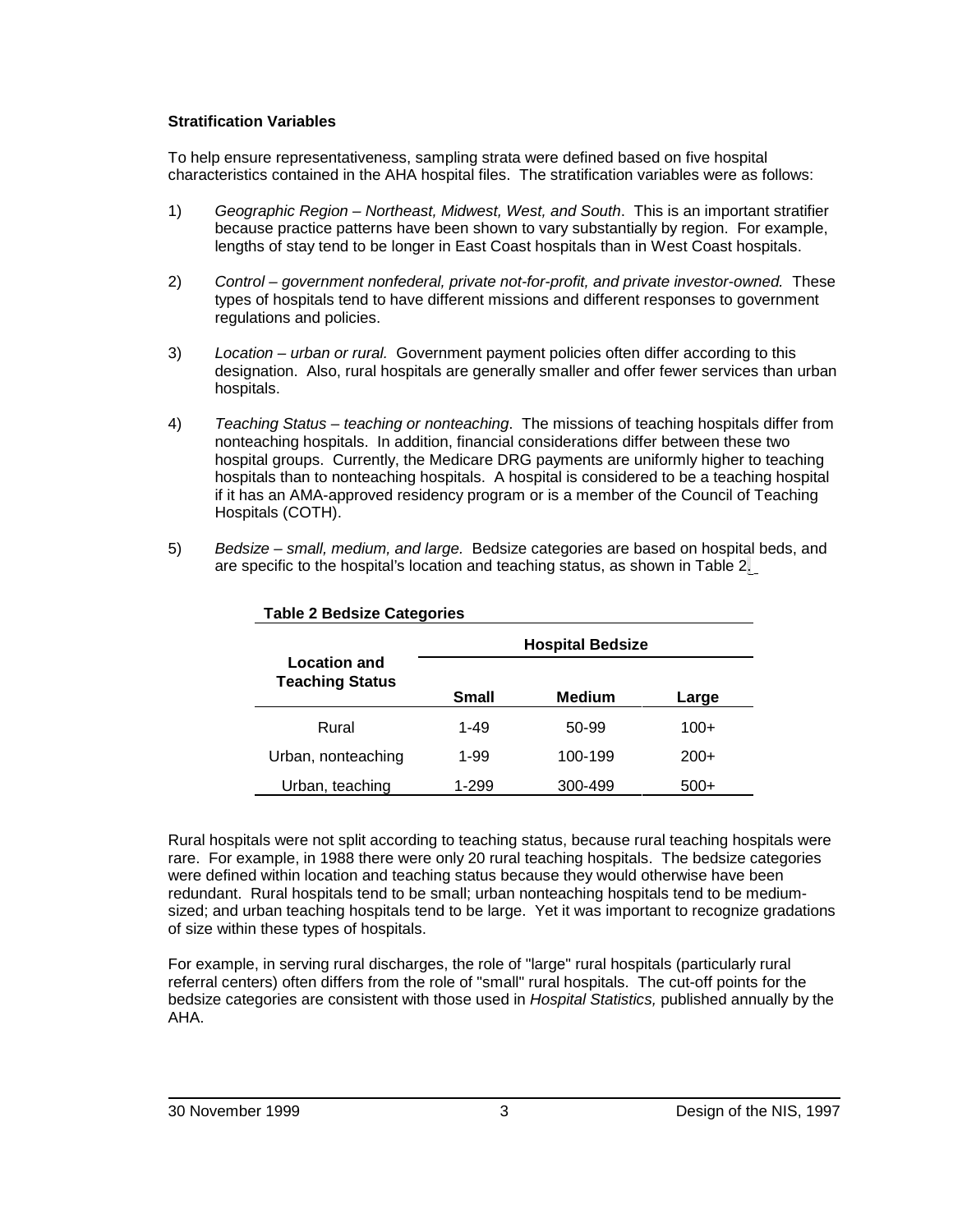To further ensure geographic representativeness, implicit stratification variables included state and three-digit zip code (the first three digits of the hospital's five-digit zip code). The hospitals were sorted according to these variables prior to systematic sampling.

## **HOSPITAL SAMPLING FRAME**

For each year, the universe of hospitals was established as all community hospitals located in the U.S. However, it was not feasible to obtain and process all-payer discharge data from a random sample of the entire universe of hospitals for at least two reasons. First, all-payer discharge data were not available from all hospitals for research purposes. Second, based on the experience of prior hospital discharge data collections, it would have been too costly to obtain data from individual hospitals, and it would have been too burdensome to process each hospital's unique data structure.

Therefore, the NIS sampling frame was constructed from the subset of universe hospitals that released their discharge data for research use. Two sources for all-payer discharge data were state agencies and private data organizations, primarily state hospital associations. At the time when the sample was drawn, the Agency for Health Care Policy and Research (AHCPR) had agreements with 22 data sources that maintain statewide, all-payer discharge data files to include their data in the HCUP database. However, only 8 states in 1988 and 11 states in 1989-1992 could be included in the first release of the NIS, an additional 6 states were included in the second and the third release of the NIS, another 2 states were included in the fourth and the fifth releases of the NIS, and 3 more states were included in this sixth release of the NIS as shown in Table 3.

| Years          | <b>States in the Frame</b>                                                                  |
|----------------|---------------------------------------------------------------------------------------------|
| NIS, Release 1 |                                                                                             |
| 1988           | California, Colorado, Florida, Iowa, Illinois,<br>Massachusetts, New Jersey, and Washington |
| 1989-1992      | Add Arizona, Pennsylvania, and Wisconsin                                                    |
| NIS, Release 2 |                                                                                             |
| 1993           | Add Connecticut, Kansas, Maryland, New York,<br>Oregon, South Carolina                      |
| NIS, Release 3 |                                                                                             |
| 1994           | No new additions                                                                            |
| NIS, Release 4 |                                                                                             |
| 1995           | Add Missouri, Tennessee                                                                     |
| NIS, Release 5 |                                                                                             |
| 1996           | No new additions                                                                            |
| NIS, Release 6 |                                                                                             |
| 1997           | Add Georgia, Hawaii, and Utah                                                               |

|  |  | Table 3 States in the Frame for NIS Releases |
|--|--|----------------------------------------------|
|  |  |                                              |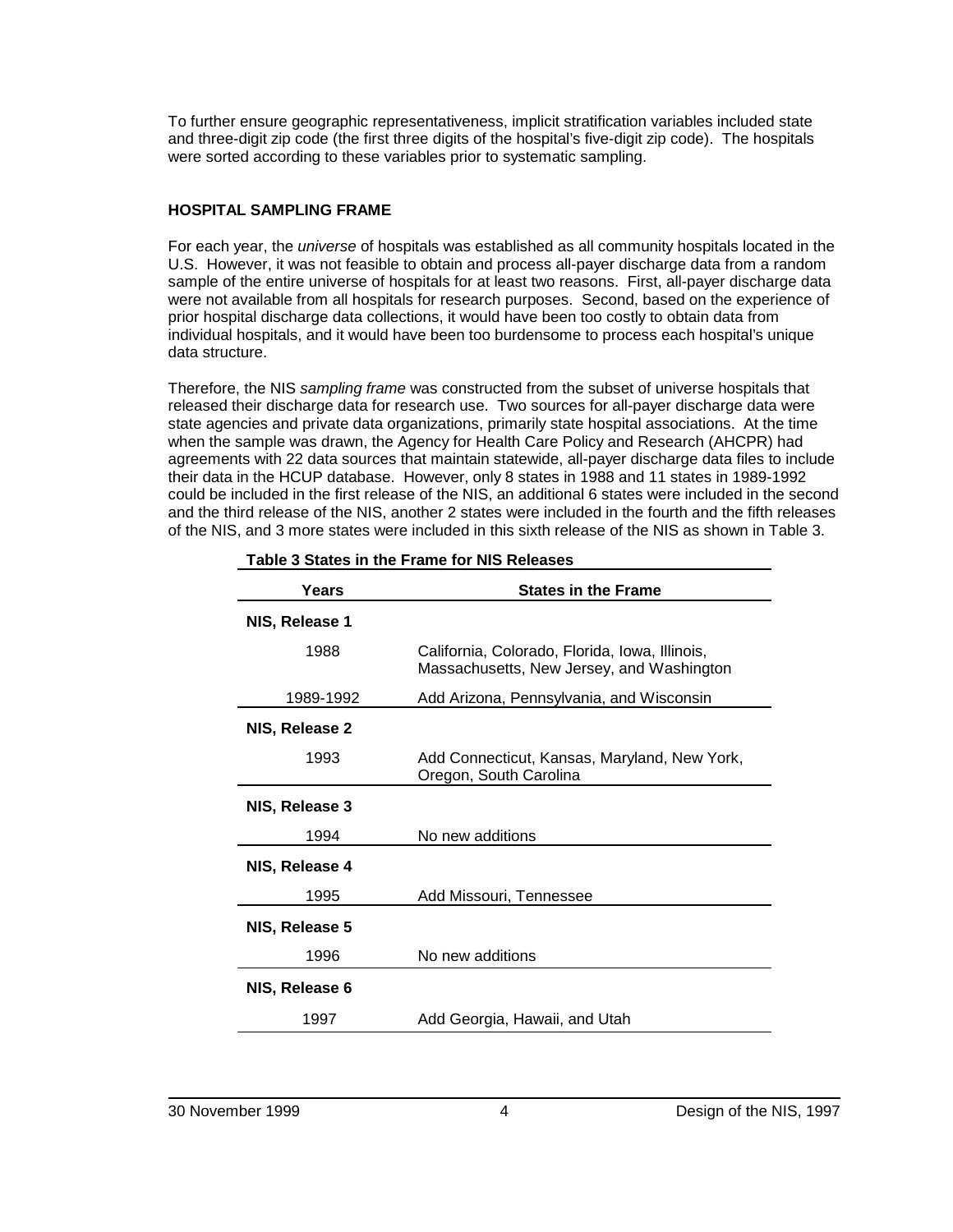The list of the entire frame of hospitals was composed of all AHA community hospitals in each of the frame states that could be matched to the discharge data provided to HCUP. If an AHA community hospital could not be matched to the discharge data provided by the data source, it was eliminated from the sampling frame (but not from the target universe). Further restrictions were put on the sampling frames for Georgia, Hawaii, Illinois, South Carolina, Missouri, and Tennessee.

The Illinois Health Care Cost Containment Council stipulated that no more than 40 percent of the discharges provided by Illinois could be included in the database for any calendar quarter. Consequently, a systematic random sample of Illinois hospitals was drawn for the 1997 frame. This prevented the sample from including more than 40 percent of Illinois discharges.

Georgia, Hawaii, South Carolina and Tennessee stipulated that only hospitals that appear in sampling strata with two or more hospitals were to be included in the NIS.

Due to this restriction, one Georgia hospital, six Hawaii hospitals, six South Carolina hospitals and five Tennessee hospitals were excluded from the 1997 frame leaving 158 Georgia community hospitals, 11 Hawaii hospitals, 54 South Carolina hospitals and 92 Tennessee community hospitals in the 1997 frame.

Missouri stipulated that only hospitals that had signed releases for public use should be included in the NIS. For 1997, thirty-five Missouri hospitals signed releases for confidential use only. These hospitals were excluded from the sampling frame, leaving 75 hospitals in the 1997 frame.

The number of frame hospitals for each year is shown in Table 4.

| Year | Number of<br><b>Hospitals</b> |
|------|-------------------------------|
| 1988 | 1,247                         |
| 1989 | 1,658                         |
| 1990 | 1,620                         |
| 1991 | 1,604                         |
| 1992 | 1,591                         |
| 1993 | 2,168                         |
| 1994 | 2,135                         |
| 1995 | 2,284                         |
| 1996 | 2,268                         |
| 1997 | 2,452                         |

#### **Table 4 Hospital Frame**

#### **HOSPITAL SAMPLE DESIGN**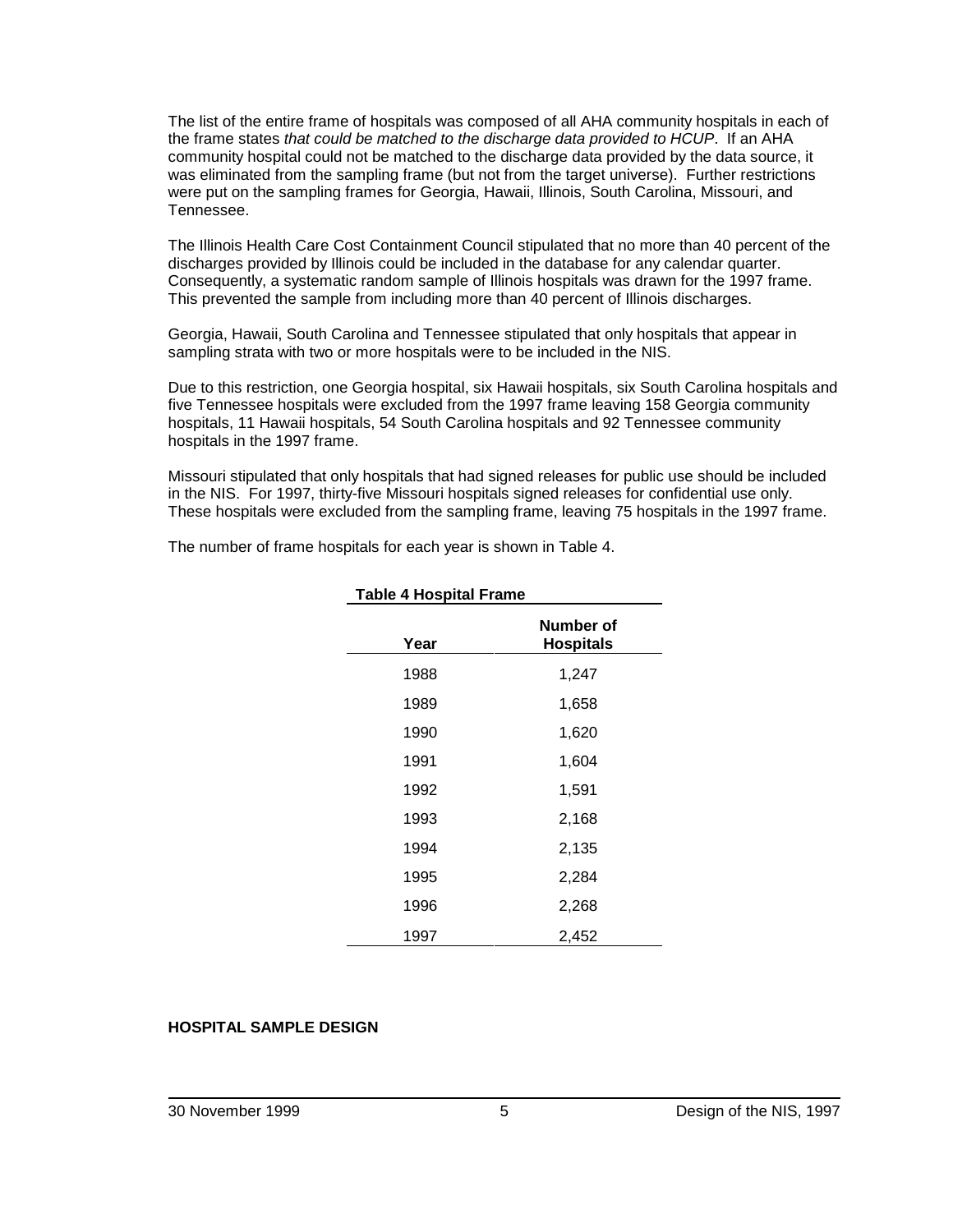#### **Design Requirements**

The NIS is a stratified probability sample of hospitals in the frame, with sampling probabilities calculated to select 20 percent of the universe contained in each stratum. The overall objective was to select a sample of hospitals "generalizable" to the target universe, which includes hospitals outside the frame (zero probability of selection). Moreover, this sample was to be geographically dispersed, yet drawn from the subset of states with inpatient discharge data that agreed to provide such data to the project.

It should be possible, for example, to estimate DRG-specific average lengths of stay over all U.S. hospitals using weighted average lengths of stay, based on averages or regression estimates from the NIS. Ideally, relationships among outcomes and their correlates estimated from the NIS should generally hold across all U.S. hospitals. However, since only 22 states contributed data to this sixth release, some estimates may differ from estimates from comparative data sources. When possible, estimates based on the NIS should be checked against national benchmarks, such as Medicare data or data from the National Hospital Discharge Survey to determine the appropriateness of the NIS for specific analyses (see the Technical Supplement: Comparative Analysis of HCUP and NHDS Inpatient Discharge Data).

The target sample size was 20 percent of the total number of community hospitals in the U.S. for 1997. This sample size was determined by AHCPR based on their experience with similar research databases.

Alternative stratified sampling allocation schemes were considered. However, allocation proportional to the number of hospitals is preferred for several reasons:

- Fewer than 10 percent of government-planned database applications will produce nationwide estimates. The major government applications will investigate relationships among variables. For example, government researchers will do a substantial amount of regression modeling with these data.
- The HCUP-2 sample<sup>2</sup> used the same stratification and allocation scheme, and it has served AHCPR analysts well. Moreover, the large number of sample hospitals and discharges seemingly reduced the need for variance-reducing allocation schemes.
- AHCPR researchers wanted a simple, easily understood sampling methodology. It was an appealing idea that the NIS sample could be a "miniaturization" of the universe of hospitals (with the obvious geographical limitations imposed by data availability).
- AHCPR statisticians considered other optimal allocation schemes, including sampling hospitals with probabilities proportional to size (number of discharges), and they concluded that sampling with probability proportional to the number of hospitals was preferable. Even though it was recognized that the approach chosen would not be as efficient, the extremely large sample sizes yield good estimates. Furthermore, because the data are to be used for purposes other than producing national estimates, it is critical that all hospital types (including small hospitals) are adequately represented.

**Overview of the Sampling Procedure**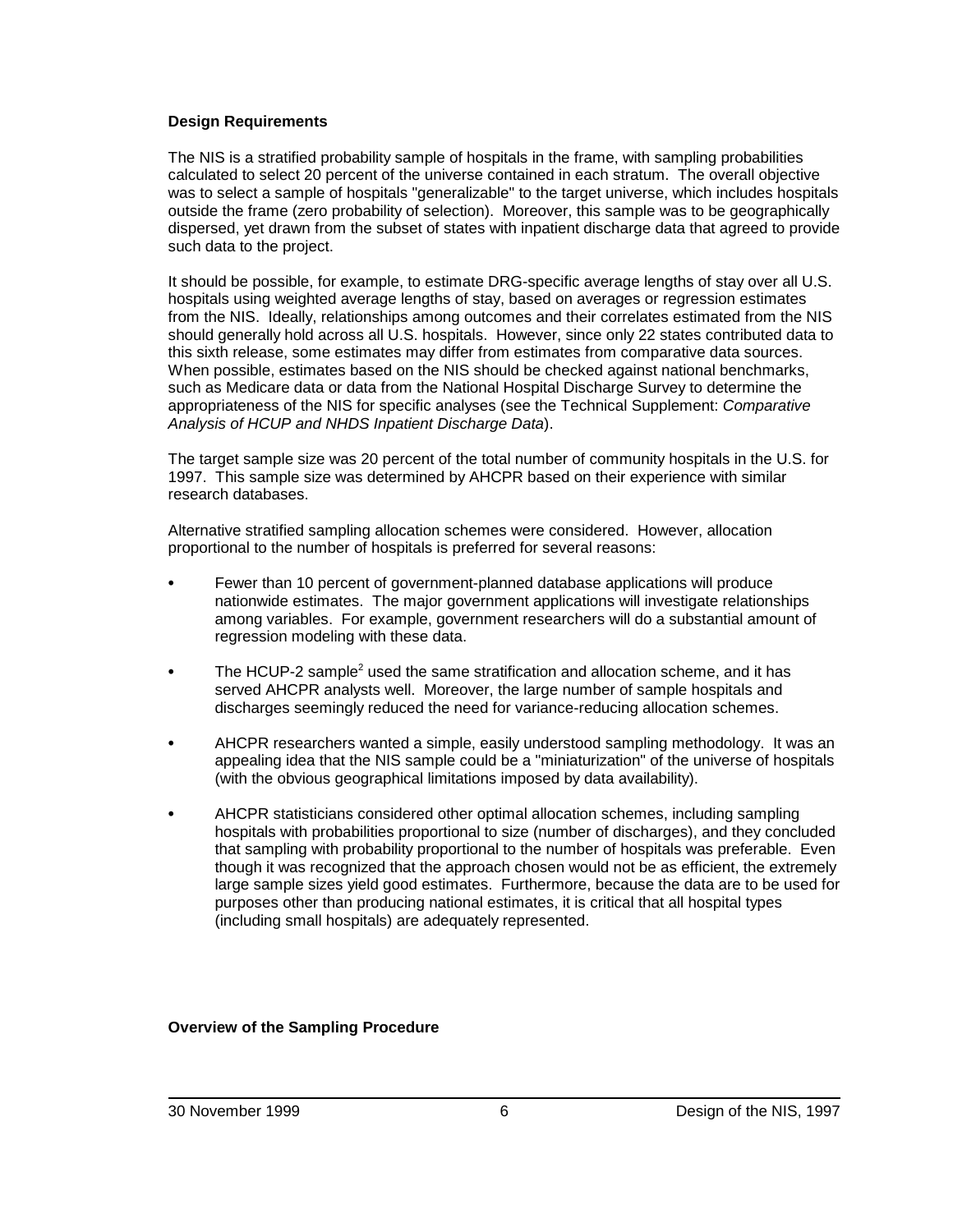Once the universe of hospitals was stratified, up to 20 percent of the total number of U.S. hospitals was randomly selected within each stratum. If too few frame hospitals were in the stratum, then all frame hospitals were selected for the NIS, subject to sampling restrictions specified by states. To simplify variance calculations, at least two hospitals were drawn from each stratum. If fewer than two frame hospitals were contained in a stratum, then that stratum was merged with an "adjacent" stratum containing hospitals with similar characteristics.

A systematic random sample was drawn from each stratum, after sorting hospitals by state within each stratum, then by the three-digit zip code (the first three digits of the hospital's five-digit zip code) within each state, and then by a random number within each three-digit zip code. These sorts ensured further geographic generalizability of hospitals within the frame states, and random ordering of hospitals within three-digit zip codes.

Generally, three-digit zip codes that are near in value are geographically near within a state. Furthermore, the U.S. Postal Service locates regional mail distribution centers at the three-digit level. Thus, the boundaries tend to be a compromise between geographic size and population size.

## **1997 NIS Hospital Sampling Procedure**

The 1997 sample was drawn by a procedure that retained most of the 1995 hospitals while allowing hospitals new to the frame an opportunity to enter the 1997 NIS. (Note: The 1996 NIS was not selected through a sampling procedure but was constructed as the subset of 1995 NIS hospitals that continued to supply data in 1996).

Even in frame states that were present in the 1995 sample, hospitals that opened in 1997 needed a chance to enter the sample. Also, hospitals that changed strata between 1995 and 1997 were considered new to the 1997 frame.

Consequently, a recursive procedure was developed to update the sample from year to year in a way that properly accounted for changes in stratum size, composition, and sampling rate. The goal of this procedure was to maximize the year-to-year overlap among sample hospitals, yet keep the sampling rate constant for all hospitals within a stratum.

The following procedure provides rules for creating a "year 2" sample, given that a "year 1" sample had already been drawn. In this example, year 1 would be 1995 and year 2 would be 1997. All notation is assumed to refer to sizes and probabilities within a particular stratum.

Probabilities  $P_1$  and  $P_2$  were calculated for sampling hospitals from the frame within the stratum for year 1 and year 2, respectively, based on the frame and universe for year 1 and year 2, respectively. These probabilities were set by the same algorithm used to calculate P for the original (1988) hospital sample (see Technical Supplement: Design of the HCUP Nationwide Inpatient Sample, Release 1, section "1988 NIS Hospital Sampling Procedure.")

Now consider the three possibilities associated with changes between years 1 and 2 in the stratum-specific hospital sampling probabilities:

- 1.  $P_2 = P_1$ : The target probability was unchanged.
- 2.  $P_2 < P_1$ : The target probability decreased.
- 3.  $P_2 > P_1$ : The target probability increased.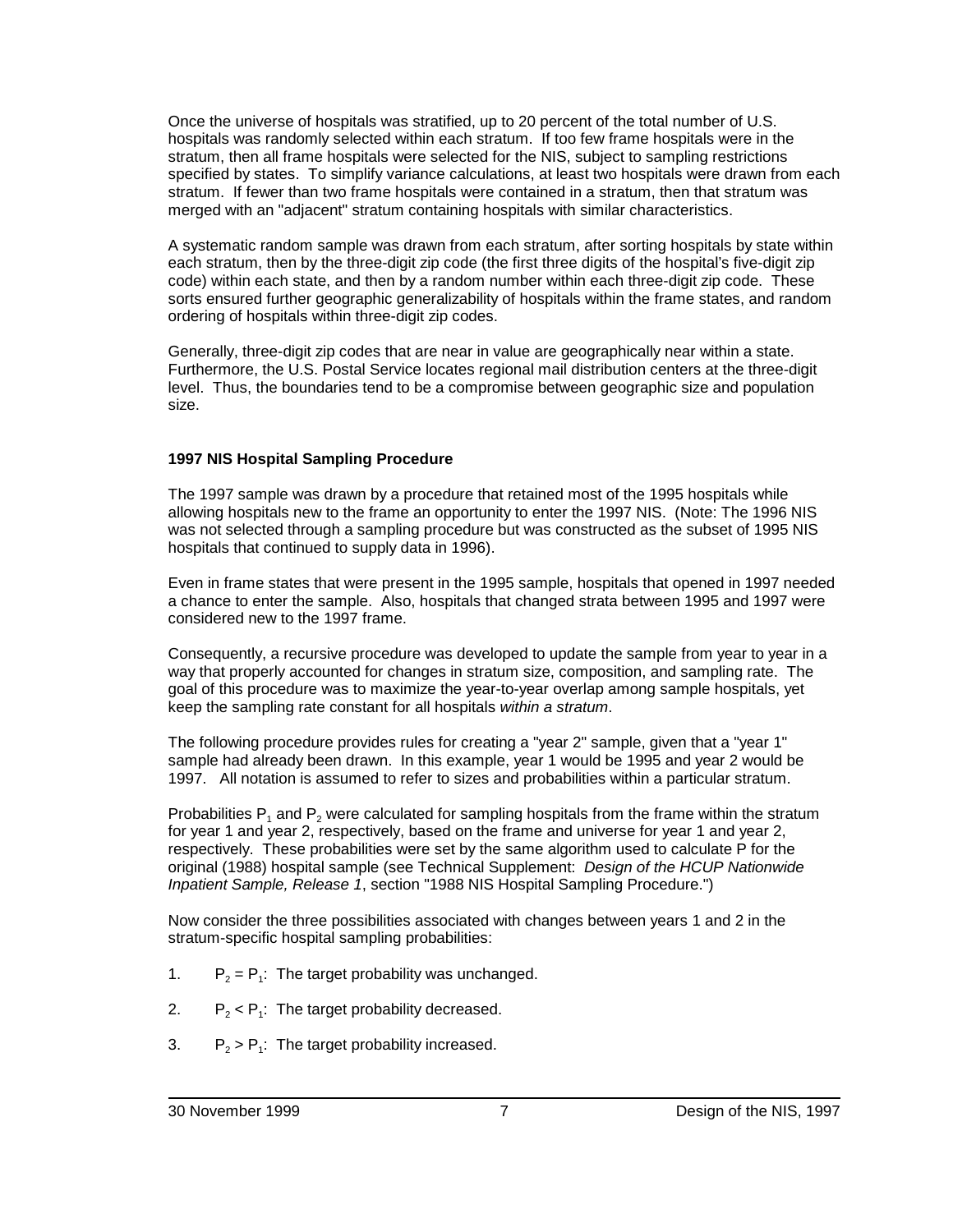Below is the procedure used for each of these three cases with one exception: if the stratumspecific probability of selection  $P_2$  was equal to 1, then all frame hospitals were selected for the year 2 sample, regardless of the value of  $P_1$ .

**Stratum-Specific Sampling Rates the Same (P<sub>2</sub> = P<sub>1</sub>). If the probability P<sub>2</sub> was the same as P<sub>1</sub>,** all hospitals in the year 1 sample that remained in the year 2 frame were retained for the year 2 sample. Any new frame hospitals (those in the year 2 frame but not in the year 1 frame) were selected at the rate  $P_2$ , using the systematic sampling method described for the 1988 sample selection in Technical Supplement: Design of the HCUP Nationwide Inpatient Sample, Release 1.

**Stratum-Specific Sampling Rate Decreased**  $(P_2 < P_1)$ . Now consider the case where the probability of selection decreased between years 1 and 2. First, hospitals new to the frame were sampled with probability  $P_2$ . Second, hospitals previously selected for the year 1 sample (that remained in the year 2 frame) were selected for the year 2 sample with probability  $P_2 \div P_1$ .

The justification for this second procedure was straightforward. For the year 1 sample hospitals that stayed in the frame, the year 1 sample was viewed as the first stage of a two-stage sampling process. The first stage was carried out at the sampling rate of  $P_1$ . The second stage was carried out at the sampling rate of  $P_2 \div P_1$ . Consequently, the "overall" probability of selection was  $P_1$  x  $P_2 \div P_1 = P_2$ .

**Stratum-Specific Sampling Rate Increased**  $(P_2 > P_1)$ **.** The procedures associated with the case in which the probability of selection was increased between year 1 and year 2 were equally straightforward. First, hospitals new to the frame were sampled with probability  $P_2$ . Second, hospitals that were selected in year 1 (that remained in the year 2 frame) were selected for the year 2 sample. Third, hospitals that were in the frame for both years 1 and 2, but not selected for the year 1 sample, were selected for the year 2 sample with probability  $(P_2-P_1) \div (1-P_1)$ .

The justification for this sampling rate,  $(P_2-P_1) \div (1-P_1)$ , is somewhat complex. In year 1 certain frame hospitals were included in the sample at the rate  $P_1$ . This can also be viewed as having excluded a set of hospitals at the rate  $(1-P_1)$ . Likewise, in year 2 it was imperative that each hospital excluded from the year 1 sample be excluded from the year 2 sample at an overall rate of  $(1-P<sub>2</sub>)$ .

Since  $P_2 > P_1$ , then  $(1-P_2) < (1-P_1)$ . Therefore, just as was done for the case of  $P_2 < P_1$ , multistage selection was implemented. However, it was implemented for exclusion rather than inclusion.

Therefore, those hospitals excluded from the year 1 sample were also excluded from the year 2 sample at the rate S =  $(1-P_2) \div (1-P_1)$ . This gave them the desired overall exclusion rate of  $(1-P_1)$ x (1-P<sub>2</sub>) ÷ (1-P<sub>1</sub>) = (1-P<sub>2</sub>). Consequently, the *inclusion* rate for these hospitals was set at 1-S =  $(P_2-P_1) \div (1-P_1)$ .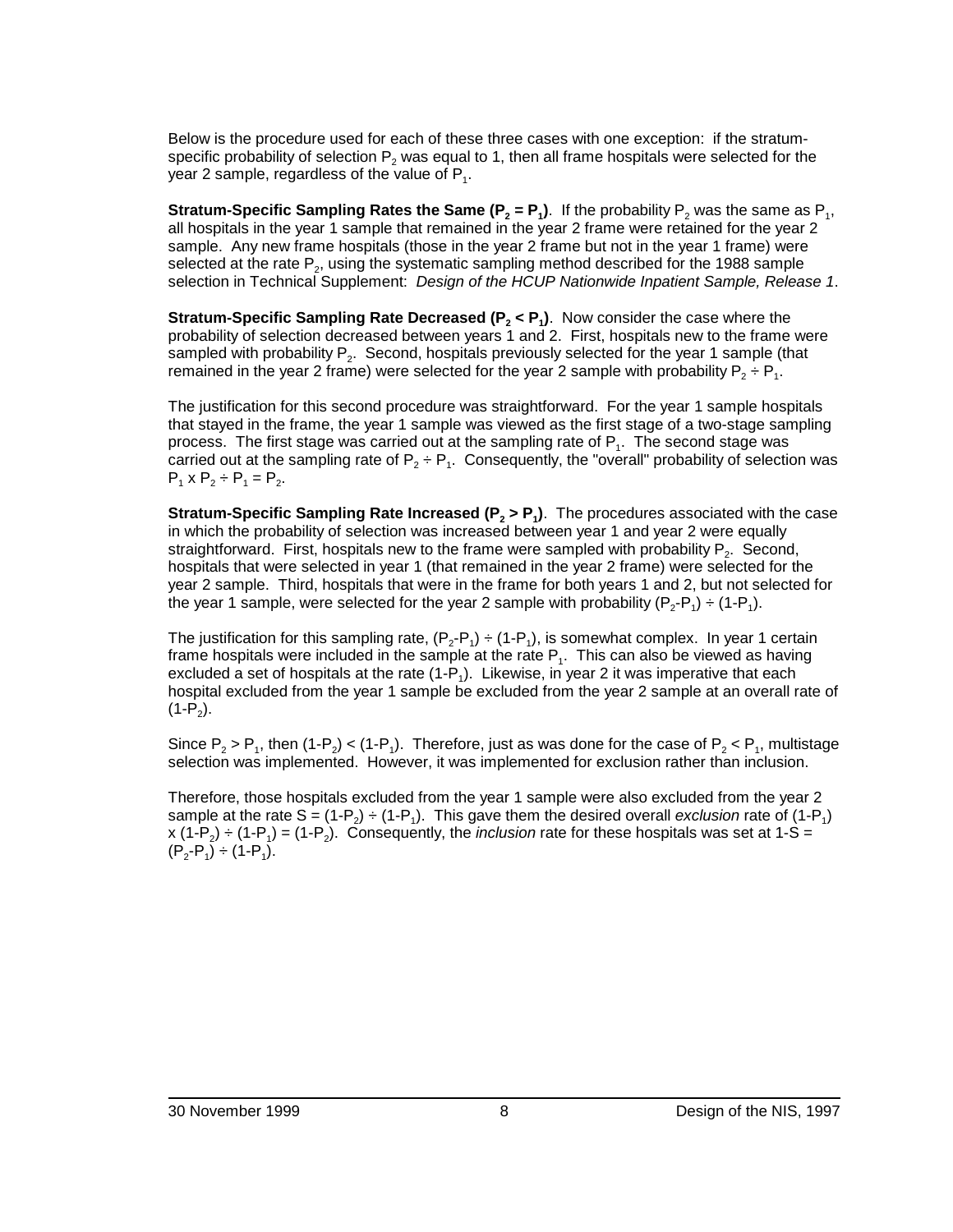#### **Zero-Weight Hospitals**

Beginning in 1993, the NIS samples contain no zero-weight hospitals. For a description of zeroweight hospitals in the 1988-1992 sample, see the Technical Supplement: Design of the HCUP Nationwide Inpatient Sample, Release 1.

#### **Ten Percent Subsamples**

Two nonoverlapping 10 percent subsamples of discharges were drawn from the NIS file for each year. The subsamples were selected by drawing every tenth discharge starting with two different starting points (randomly selected between 1 and 10). Having a different starting point for each of the two subsamples guaranteed that they would not overlap. Discharges were sampled so that 10 percent of each hospital's discharges in each quarter were selected for each of the subsamples. The two samples can be combined to form a single, generalizable 20 percent subsample of discharges.

#### **FINAL HOSPITAL SAMPLE**

The annual numbers of hospitals and discharges in each release of the NIS are shown in Table 5 for both the regular NIS sample and the total sample (which includes zero-weight hospitals for 1988-1992).

|                        | <b>Regular Sample</b>         |                                       |                               | <b>Total Sample</b>            |
|------------------------|-------------------------------|---------------------------------------|-------------------------------|--------------------------------|
| Year                   | Number of<br><b>Hospitals</b> | <b>Number of</b><br><b>Discharges</b> | Number of<br><b>Hospitals</b> | Number of<br><b>Discharges</b> |
| NIS, Release 1         |                               |                                       |                               |                                |
| 1988                   | 758                           | 5,242,904                             | 759                           | 5,265,756                      |
| 1989                   | 875                           | 6,067,667                             | 882                           | 6,110,064                      |
| 1990                   | 861                           | 6,156,638                             | 871                           | 6,268,515                      |
| 1991                   | 847                           | 5,984,270                             | 859                           | 6,156,188                      |
| 1992                   | 838                           | 6,008,001                             | 856                           | 6,195,744                      |
| NIS, Release 2<br>1993 | 913                           | 6,538,976                             | 913                           | 6,538,976                      |
| NIS, Release 3         |                               |                                       |                               |                                |
| 1994                   | 904                           | 6,385,011                             | 904                           | 6,385,011                      |

#### **Table 5 NIS Hospital Sample**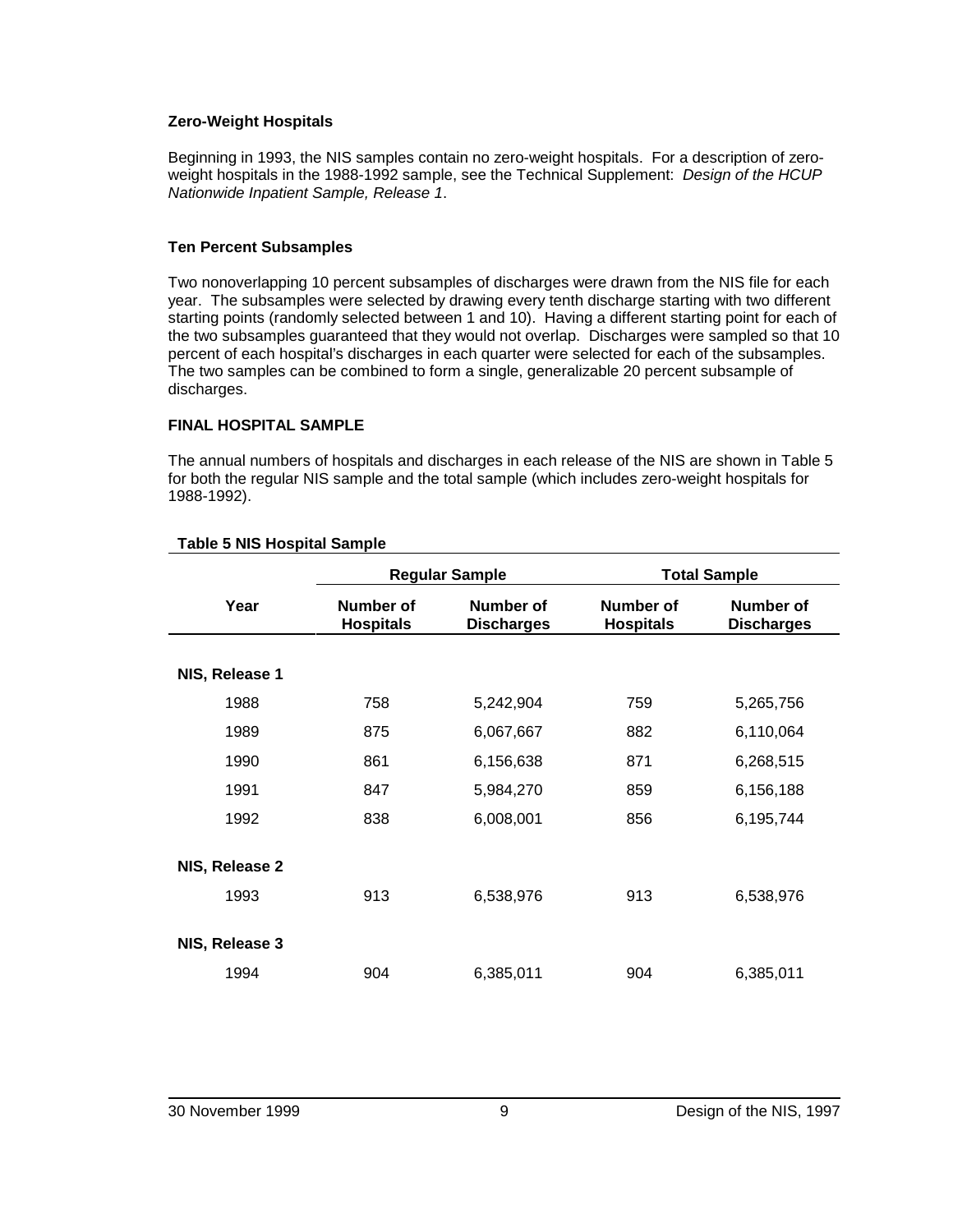## **Table 5 NIS Hospital Sample**

|                | <b>Regular Sample</b>         |                                |                               | <b>Total Sample</b>            |
|----------------|-------------------------------|--------------------------------|-------------------------------|--------------------------------|
| Year           | Number of<br><b>Hospitals</b> | Number of<br><b>Discharges</b> | Number of<br><b>Hospitals</b> | Number of<br><b>Discharges</b> |
|                |                               |                                |                               |                                |
| NIS, Release 4 |                               |                                |                               |                                |
| 1995           | 938                           | 6,714,935                      | 938                           | 6,714,935                      |
| NIS, Release 5 |                               |                                |                               |                                |
| 1996           | 906                           | 6,542,069                      | 906                           | 6,542,069                      |
| NIS, Release 6 |                               |                                |                               |                                |
| 1997           | 1,012                         | 7,148,420                      | 1,012                         | 7,148,420                      |
| <b>Total</b>   |                               | 62,788,891                     |                               | 63,325,678                     |

A more detailed breakdown of the 1997 NIS hospital sample by geographic region is shown in Table 6. For each geographic region, Table 6 shows the number of:

- universe hospitals (Universe),
- frame hospitals (Frame),
- sampled hospitals (Sample),
- target hospitals (Target = 20 percent of the universe), and
- shortfall hospitals (Shortfall = Sample Target).

| Target, and Snortial by Region, 1997 |          |              |               |        |                  |
|--------------------------------------|----------|--------------|---------------|--------|------------------|
| <b>Region</b>                        | Universe | <b>Frame</b> | <b>Sample</b> | Target | <b>Shortfall</b> |
| <b>NE</b>                            | 737      | 616          | 154           | 147    |                  |
| <b>MW</b>                            | 1.453    | 546          | 302           | 291    | 11               |
| S                                    | 1,968    | 553          | 365           | 394    | -29              |
| W                                    | 955      | 737          | 191           | 191    |                  |
| Total                                | 5,113    | 2,452        | 1.012         | 1.023  | -11              |

### **Table 6 Number of Hospitals in the Universe, Frame, Regular Sample, Target, and Shortfall by Region, 1997**

For example, in 1997 the Northeast region contained 737 hospitals in the universe. It also contained 616 hospitals in the frame, of which 154 hospitals were drawn for the sample. This was seven hospitals more than the target sample size of 147.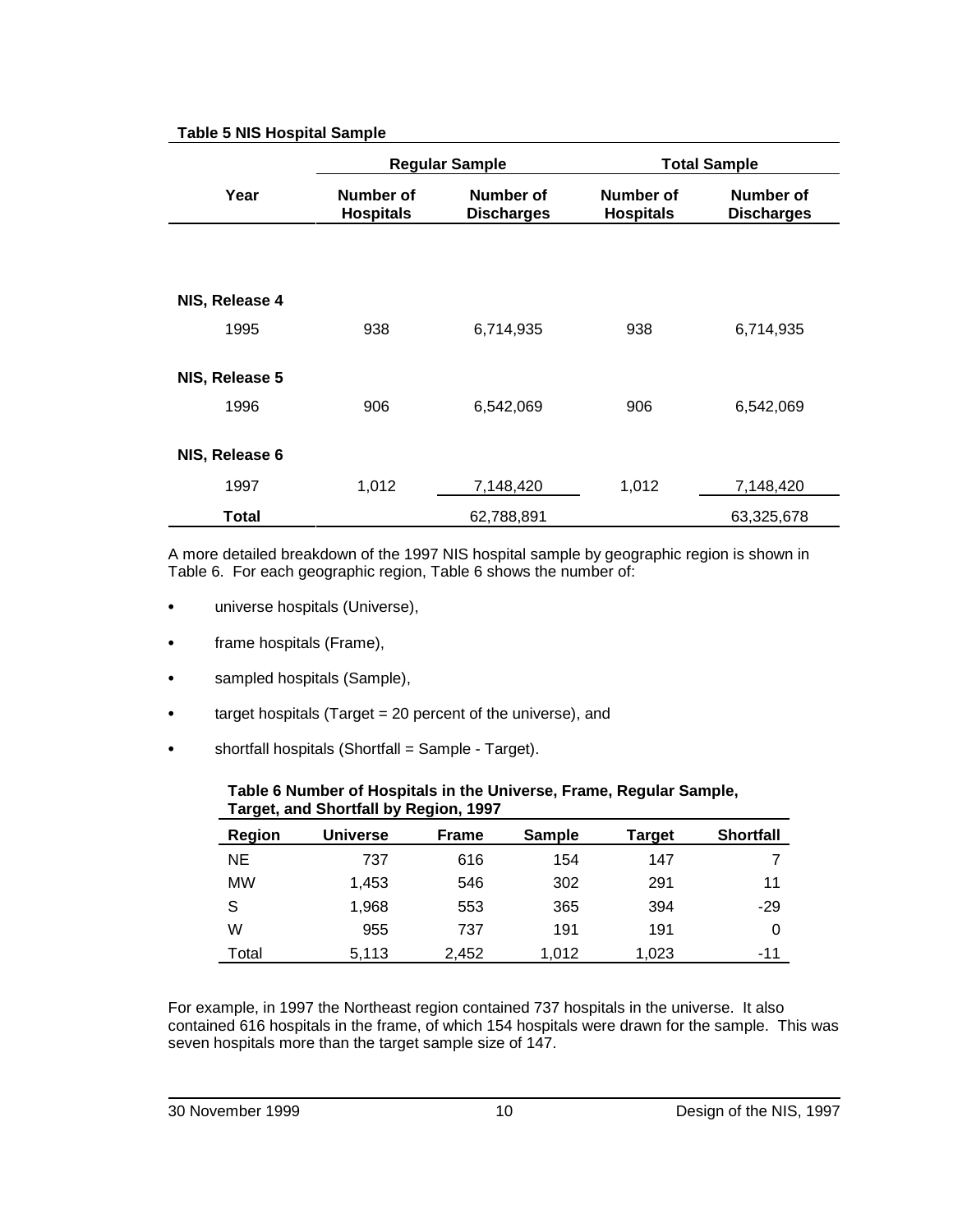Table 0 shows the number of hospitals in the universe, frame, and regular sample for each state in the sampling frame for 1997. The difference between the universe and the frame represents the difference in the number of community hospitals in the 1997 AHA Annual Survey of Hospitals and the number of community hospitals for which data were supplied to HCUP in all states except Georgia, Hawaii, Illinois, South Carolina, Tennessee and Missouri.

- The number of hospitals in the Georgia frame is one less than the Georgia universe. One hospital was excluded because of the sampling restrictions stipulated by Georgia.
- The number of hospitals in the Hawaii frame is nine fewer than the Hawaii universe. Six hospitals were excluded because of sampling restrictions stipulated by Hawaii, and three hospitals were not included in the data supplied to HCUP.
- The number of hospitals in the Illinois frame is approximately 55 percent of the hospitals in the Illinois universe in order to comply with the agreement with the data source concerning the restriction on the number of Illinois discharges.
- The number of hospitals in the South Carolina frame is eleven fewer than the South Carolina universe. Six hospitals were excluded because of sampling restrictions stipulated by South Carolina, and five hospitals were not included in the data supplied to HCUP.
- The number of hospitals in the Tennessee frame is 34 fewer than the Tennessee universe. Five hospitals were excluded because of sampling restrictions stipulated by Tennessee, and 29 hospitals were not included in the data supplied to HCUP.
- The number of hospitals in the Missouri frame is 50 fewer than the Missouri universe. Thirty-five hospitals were excluded because they signed release for confidential use only, and 15 hospitals were not included in the data supplied to HCUP.

The number of hospitals in the NIS hospital samples that continue across multiple sample years is shown in Table 7. This table will be of interest to those who may combine Releases 1 through 6 of the NIS. Table 8 shows that longitudinal cohorts that span several years and include 1988 and 1993 are the lowest in number of continuing sample hospitals. For example, if 1988 is taken as a starting year, only 30.7 percent of the 1988 hospital sample continued in the 1997 sample (233 of 758).

| <b>Universe</b> | <b>Frame</b> | <b>Sample</b> |
|-----------------|--------------|---------------|
| 64              | 62           | 14            |
| 415             | 411          | 107           |
| 67              | 66           | 18            |
| 34              | 32           | 9             |
| 210             | 198          | 117           |
| 159             | 158          | 115           |
| 20              | 11           | 3             |
| 115             | 115          | 52            |
|                 |              |               |

| Table 7 Number of Hospitals in the Universe, Frame, and |
|---------------------------------------------------------|
| Sample for States in the Sampling Frame, 1997           |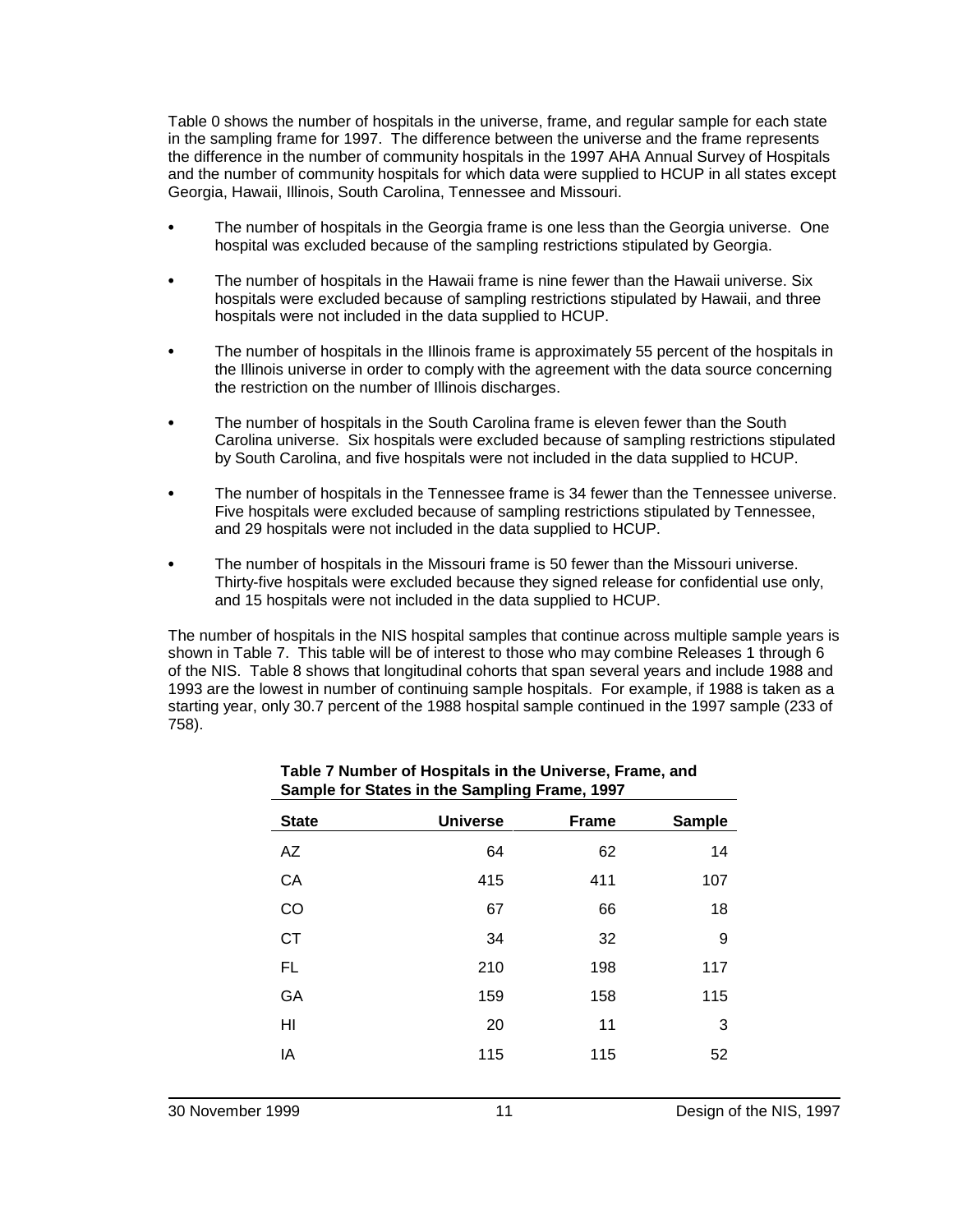| <b>State</b> | <b>Universe</b> | <b>Frame</b> | <b>Sample</b> |
|--------------|-----------------|--------------|---------------|
| IL           | 203             | 112          | 73            |
| KS           | 131             | 120          | 62            |
| MA           | 84              | 73           | 18            |
| MD           | 51              | 51           | 35            |
| <b>MO</b>    | 125             | 75           | 44            |
| <b>NJ</b>    | 85              | 78           | 19            |
| <b>NY</b>    | 225             | 222          | 56            |
| <b>OR</b>    | 61              | 59           | 16            |
| PA           | 217             | 211          | 52            |
| SC           | 65              | 54           | 34            |
| <b>TN</b>    | 126             | 92           | 64            |
| UT           | 41              | 40           | 13            |
| WA           | 89              | 88           | 20            |
| WI           | 124             | 124          | 71            |
| Total        | 2,711           | 2,452        | 1,012         |

**Table 7 Number of Hospitals in the Universe, Frame, and Sample for States in the Sampling Frame, 1997**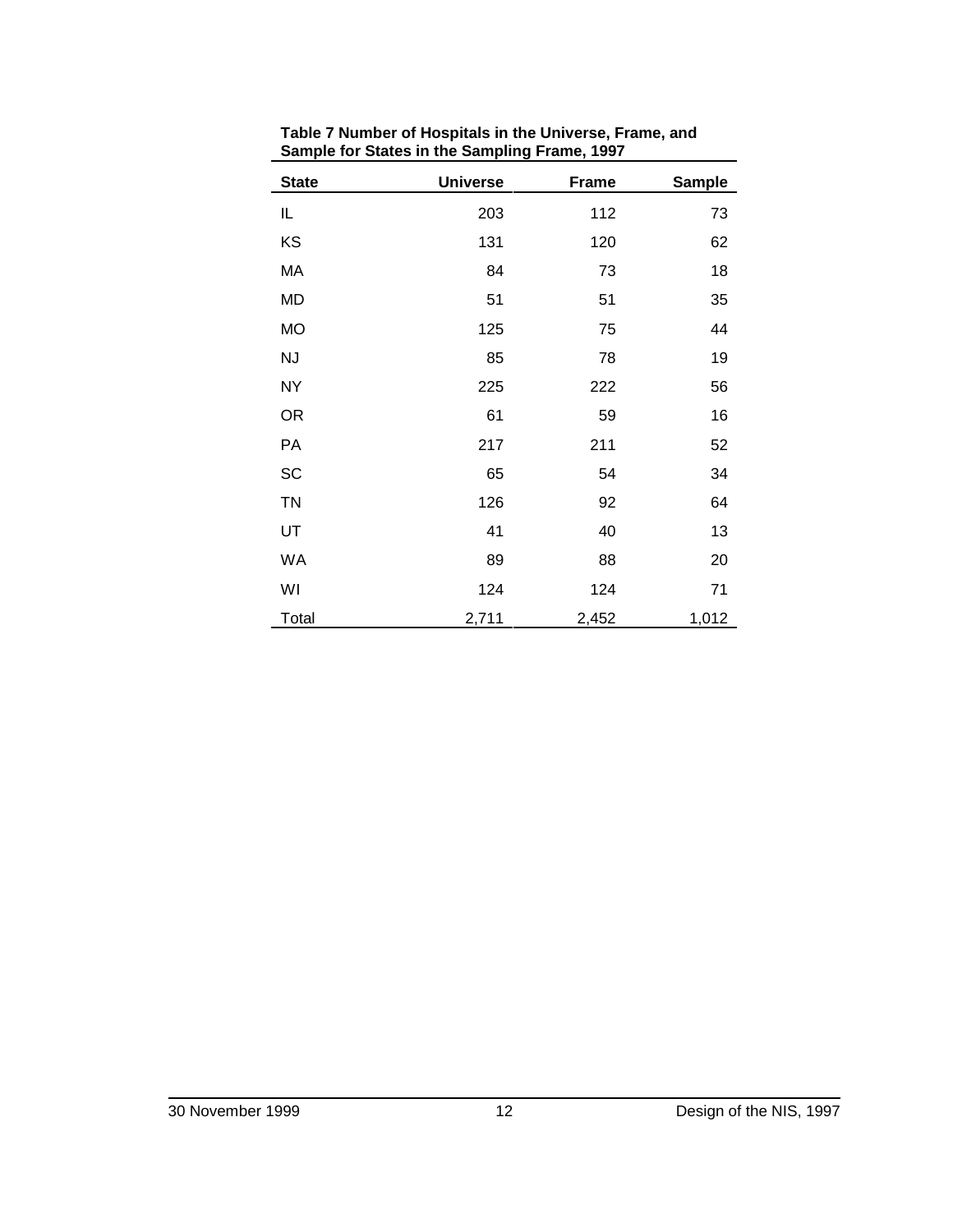| Number of<br>Years      | Calendar<br><b>Years</b> | Longitudinal<br><b>Regular Sample</b><br><b>Hospitals</b> | % of Base<br>Year<br><b>Sample</b> | <b>Longitudinal Regular</b><br><b>Sample Discharges</b> |
|-------------------------|--------------------------|-----------------------------------------------------------|------------------------------------|---------------------------------------------------------|
| $\overline{2}$          | 1988-1989                | 610                                                       | 80.5                               | 8,492,039                                               |
|                         | 1989-1990                | 815                                                       | 93.1                               | 11,525,749                                              |
|                         | 1990-1991                | 802                                                       | 93.1                               | 11,297,175                                              |
|                         | 1991-1992                | 781                                                       | 92.2                               | 11,272,981                                              |
|                         | 1992-1993                | 609                                                       | 72.7                               | 8,804,638                                               |
|                         | 1993-1994                | 693                                                       | 75.9                               | 10,271,404                                              |
|                         | 1994-1995                | 762                                                       | 84.3                               | 10,747,682                                              |
|                         | 1995-1996                | 906                                                       | 96.6                               | 13,050,676                                              |
|                         | 1996-1997                | <u>741</u>                                                | 81.8                               | 10,743,200                                              |
| 3                       | 1988-1990                | 573                                                       | 75.6                               | 12,168,677                                              |
|                         | 1989-1991                | 763                                                       | 87.2                               | 16,074,381                                              |
|                         | 1990-1992                | 745                                                       | 86.5                               | 16,085,651                                              |
|                         | 1991-1993                | 570                                                       | 67.3                               | 12,559,421                                              |
|                         | 1992-1994                | 540                                                       | 64.4                               | 11,279,667                                              |
|                         | 1993-1995                | 598                                                       | 65.5                               | 13,241,070                                              |
|                         | 1994-1996                | 740                                                       | 81.9                               | 15,651,230                                              |
|                         | 1995-1997                | 741                                                       | 79.0                               | 16,058,401                                              |
| $\overline{\mathbf{4}}$ | 1988-1991                | 542                                                       | 71.5                               | 15,096,807                                              |
|                         | 1989-1992                | 709                                                       | 81.0                               | 20,340,970                                              |
|                         | 1990-1993                | 548                                                       | 63.6                               | 16,023,500                                              |
|                         | 1991-1994                | 508                                                       | 60.0                               | 14,481,319                                              |
|                         | 1992-1995                | 464                                                       | 55.4                               | 12,712,613                                              |
|                         | 1993-1996                | 583                                                       | 63.9                               | 17,203,387                                              |
|                         | <u>1994-1997</u>         | 617                                                       | 68.3                               | 17,490,946                                              |
| 5                       | 1988-1992                | 502                                                       | 66.2                               | 18,106,098                                              |
|                         | 1989-1993                | 523                                                       | 59.8                               | 19,000,777                                              |
|                         | 1990-1994                | 490                                                       | 56.9                               | 17,437,229                                              |
|                         | 1991-1995                | 439                                                       | 51.8                               | 15,405,253                                              |
|                         | 1992-1996                | 453                                                       | 54.1                               | 15,509,564                                              |
|                         | 1993-1997                | 485                                                       | 53.1                               | 17,972,148                                              |

**Table 8 Number of Hospitals and Discharges in Longitudinal Cohorts, 1988-1997**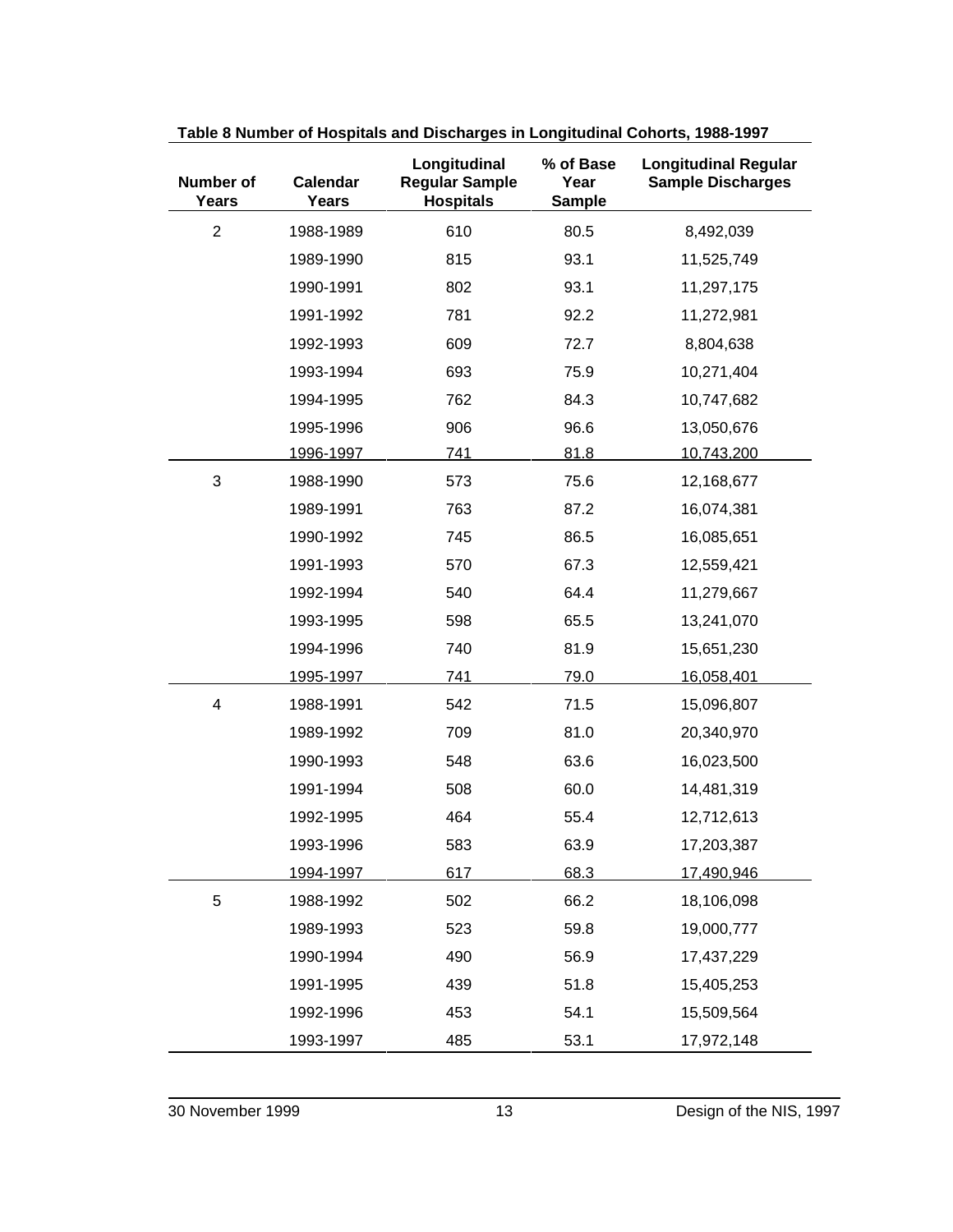| <b>Number of</b><br>Years | <b>Calendar</b><br>Years | Longitudinal<br><b>Regular Sample</b><br><b>Hospitals</b> | % of Base<br>Year<br><b>Sample</b> | <b>Longitudinal Regular</b><br><b>Sample Discharges</b> |
|---------------------------|--------------------------|-----------------------------------------------------------|------------------------------------|---------------------------------------------------------|
| 6                         | 1988-1993                | 378                                                       | 49.9                               | 16,906,818                                              |
|                           | 1989-1994                | 471                                                       | 53.8                               | 19,987,910                                              |
|                           | 1990-1995                | 422                                                       | 49.0                               | 14,817,797                                              |
|                           | 1991-1996                | 429                                                       | 50.6                               | 18,041,571                                              |
|                           | <u>1992-1997</u>         | 379                                                       | 45.2                               | 15,670,244                                              |
| $\overline{7}$            | 1988-1994                | 335                                                       | 44.2                               | 17,128,064                                              |
|                           | 1989-1995                | 408                                                       | 46.6                               | 19,924,107                                              |
|                           | 1990-1996                | 413                                                       | 48.0                               | 20,293,152                                              |
|                           | 1991-1997                | 359                                                       | 42.4                               | <u>17,776,471</u>                                       |
| 8                         | 1988-1995                | 289                                                       | 38.1                               | 16,658,485                                              |
|                           | 1989-1996                | 400                                                       | 45.7                               | 22,403,308                                              |
|                           | 1990-1997                | 344                                                       | 40.0                               | 19,488,725                                              |
| 9                         | 1988-1996                | 283                                                       | 37.3                               | 18,576,353                                              |
|                           | 1989-1997                | 334                                                       | 38.2                               | 21,183,992                                              |
| 10                        | <u>1988-1997</u>         | 233                                                       | 30.7                               | 17,411,298                                              |

**Table 8 Number of Hospitals and Discharges in Longitudinal Cohorts, 1988-1997**

## **SAMPLING WEIGHTS**

Although the sampling design was simple and straightforward, it is necessary to incorporate sample weights to obtain state and national estimates. Therefore, sample weights were developed separately for hospital- and discharge-level analyses. Three hospital-level weights were developed to weight NIS sample hospitals to the state, frame, and universe. Similarly, three discharge-level weights were developed to weight NIS sample discharges to the state, frame, and universe.

## **Hospital-Level Sampling Weights**

**Universe Hospital Weights**. Hospital weights to the universe were calculated by poststratification. For each year, hospitals were stratified on the same variables that were used for sampling: geographic region, urban/rural location, teaching status, bedsize, and control. The strata that were collapsed for sampling were also collapsed for sample weight calculations. Within stratum s, each NIS sample hospital's universe weight was calculated as:

 $W_s$ (universe) =  $N_s$ (universe) ÷  $N_s$ (sample),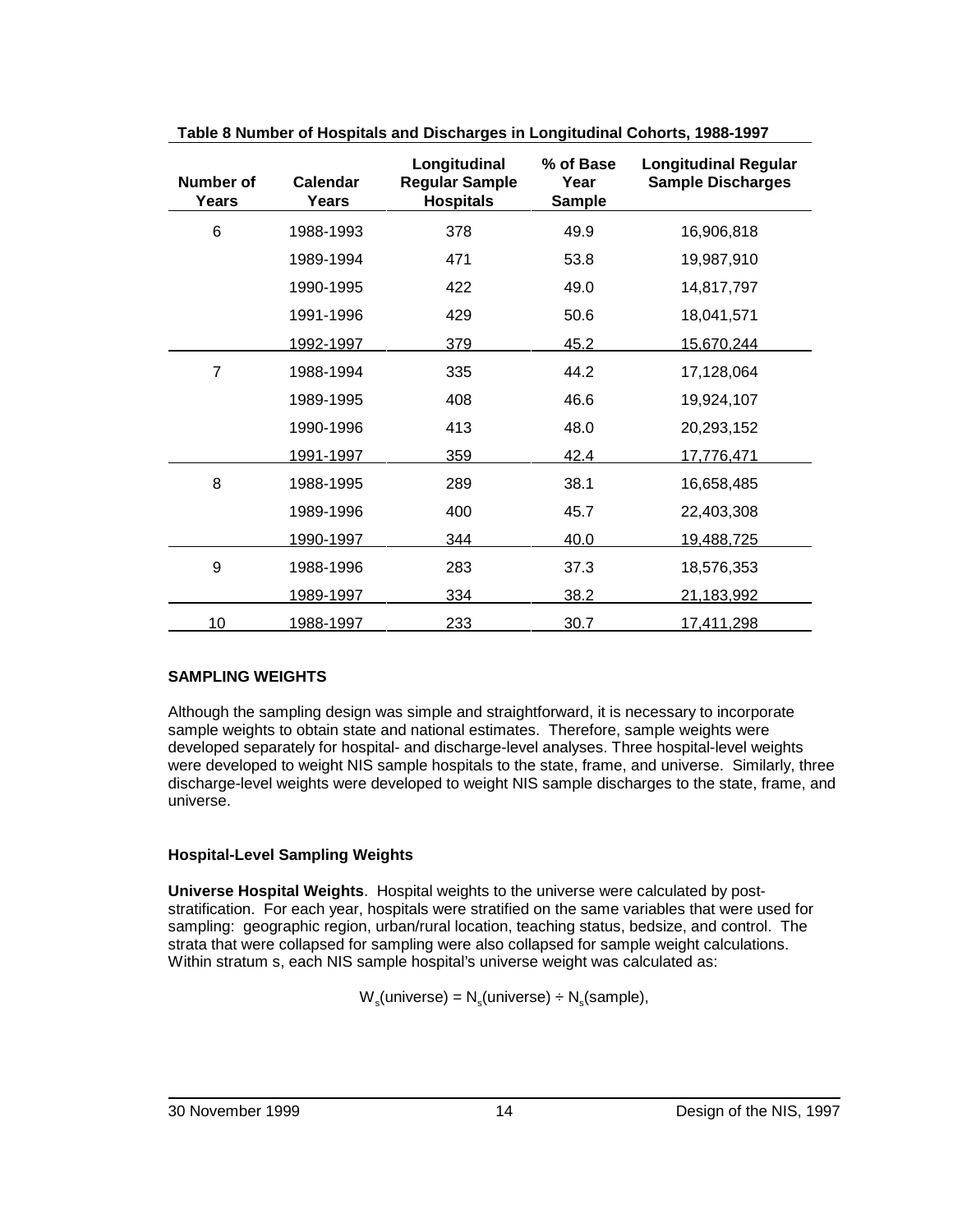where  $N_s$  (universe) and  $N_s$  (sample) were the number of community hospitals within stratum s in the universe and sample, respectively. Thus, each hospital's universe weight is equal to the number of universe hospitals it represented during that year.

**Frame Hospital Weights**. Hospital-level sampling weights were also calculated to represent the entire collection of states in the frame using the same post-stratification scheme as described above for the weights to represent the universe. For each year, within stratum s, each NIS sample hospital's frame weight was calculated as:

 $W_s$ (frame) =  $N_s$ (frame) ÷  $N_s$ (sample).

N<sub>s</sub> (frame) was the total number of universe community hospitals within stratum s in the states that contributed data to the frame.  $N_s$  (sample) was the number of sample hospitals selected for the NIS in stratum s. Thus, each hospital's frame weight is equal to the number of universe hospitals it represented in the frame states during that year.

**State Hospital Weights**. For each year, a hospital's weight to its state was calculated in a similar fashion. Within each state, strata often had to be collapsed after sample selection for development of weights to ensure a minimum of two sample hospitals within each stratum. For each state and each year, within stratum s, each NIS sample hospital's state weight was calculated as:

 $W_s$ (state) =  $N_s$ (state) ÷  $N_s$ (state sample).

 $N<sub>s</sub>$ (state) was the number of universe community hospitals in the state within stratum s.  $N<sub>s</sub>$ (state sample) was the number of hospitals selected for the NIS from that state in stratum s. Thus, each hospital's state weight is equal to the number of hospitals that it represented in its state during that year.

All of these hospital weights can be rescaled if necessary for selected analyses, to sum to the NIS hospital sample size each year.

## **Discharge-Level Sampling Weights**

The calculations for discharge-level sampling weights were very similar to the calculations of hospital-level sampling weights. The discharge weights usually are constant for all discharges within a stratum.

The only exceptions were for strata with sample hospitals that, according to the AHA files, were open for the entire year but contributed less than their full year of data to the NIS. For those hospitals, we adjusted the number of observed discharges by a factor  $4 \div Q$ , where Q was the number of calendar quarters that the hospital contributed discharges to the NIS. For example, when a sample hospital contributed only two quarters of discharge data to the NIS, the adjusted number of discharges was double the observed number.

With that minor adjustment, each discharge weight is essentially equal to the number of reference (universe, frame, or state) discharges that each sampled discharge represented in its stratum. This calculation was possible because the number of total discharges was available for every hospital in the universe from the AHA files. Each universe hospital's AHA discharge total was calculated as the sum of newborns and total facility discharges.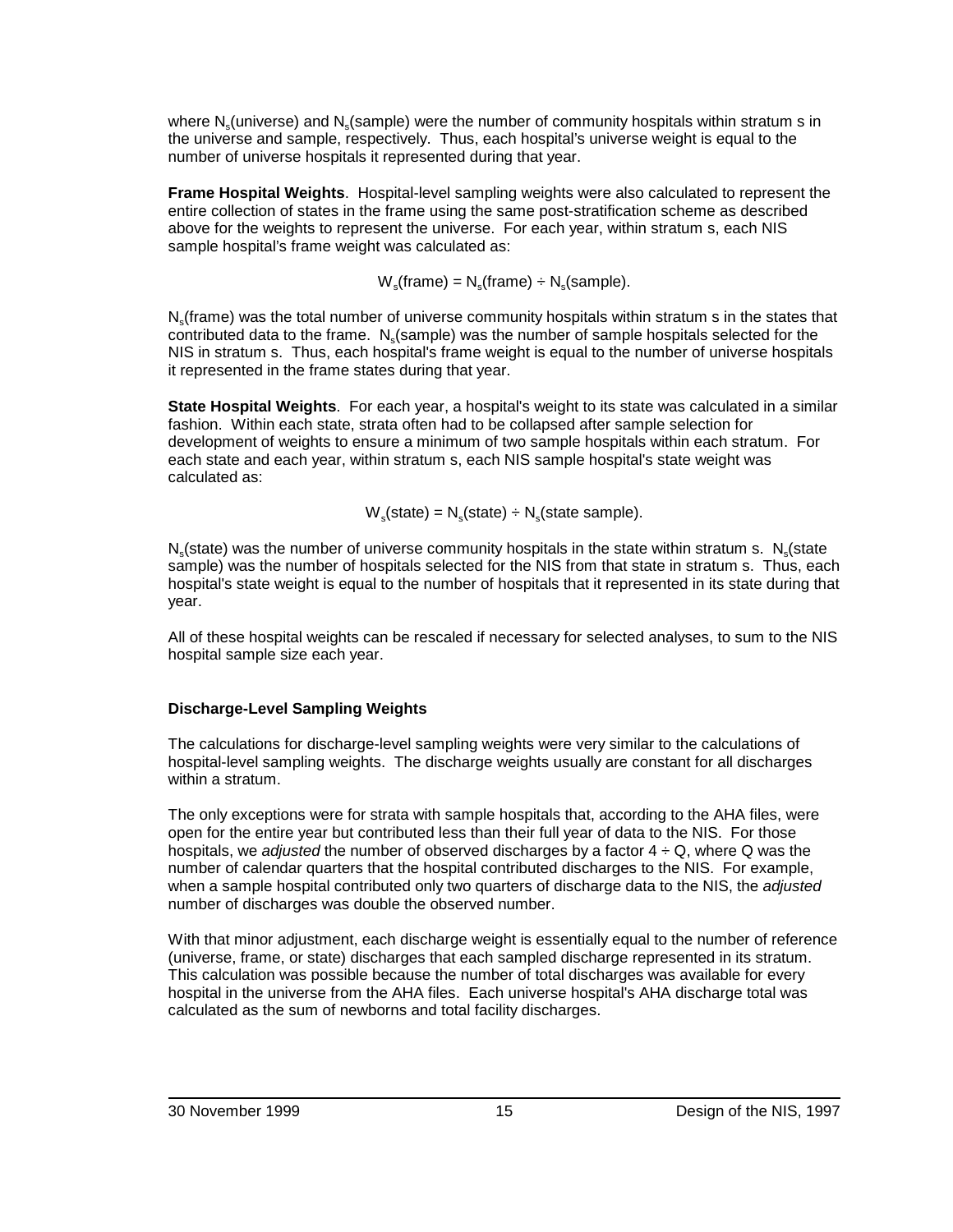**Universe Discharge Weights**. Discharge weights to the universe were calculated by poststratification. Hospitals were stratified just as they were for universe hospital weight calculations. Within stratum s, for hospital i, each NIS sample discharge's universe weight was calculated as:

 $DW_{is}$ (universe) = [DN<sub>s</sub>(universe) ÷ ADN<sub>s</sub>(sample)] \* (4 ÷ Q<sub>i</sub>),

where DN<sub>s</sub>(universe) was the number of discharges from community hospitals in the universe within stratum s; ADN (sample) was the number of *adjusted* discharges from sample hospitals selected for the NIS; and Q<sub>i</sub> was the number of quarters of discharge data contributed by hospital i to the NIS (usually Q $_i$  = 4). Thus, each discharge's weight is equal to the number of universe discharges it represented in stratum s during that year.

**Frame Discharge Weights**. Discharge-level sampling weights were also calculated to represent all discharges from the entire collection of states in the frame using the same post-stratification scheme described above for the discharge weights to represent the universe. For each year, within stratum s, for hospital i, each NIS sample discharge's frame weight was calculated as:

 ${\mathsf W}_{\textsf{is}}(\textsf{frame}) = [\mathsf{DN}_{\textsf{s}}(\textsf{frame}) \div \mathsf{ADN}_{\textsf{s}}(\textsf{sample})]$  \* (4  $\div$  Q<sub>i</sub>),

DN<sub>s</sub>(frame) was the number of discharges from all community hospitals in the states that contributed to the frame within stratum s. ADN<sub>s</sub>(sample) was the number of adjusted discharges from sample hospitals selected for the NIS in stratum s.  $\, {\mathsf Q}_i \,$  was the number of quarters of discharge data contributed by hospital i to the NIS (usually Q $_i$  = 4). Thus, each discharge's frame weight is equal to the number of discharges it represented in the frame states during that year.

**State Discharge Weights**. A discharge's weight to its state was similarly calculated. Strata were collapsed in the same way as they were for the state hospital weights to ensure a minimum of two sample hospitals within each stratum. Within stratum s, for hospital i, each NIS sample discharge's state weight was calculated as:

 ${\mathsf W}_{\textsf{is}}(\textsf{state}) = [\mathsf{DN}_{\textsf{s}}(\textsf{state}) \div \mathsf{ADN}_{\textsf{s}}(\textsf{state}~\textsf{sample})]$ \* (4 ÷ Q<sub>i</sub>),

DN<sub>s</sub>(state) was the number of discharges from all community hospitals in the state within stratum s. ADN<sub>s</sub> (state sample) was the *adjusted* number of discharges from hospitals selected for the NIS from that state in stratum s.  $\, {\mathsf Q}_i \,$ was the number of quarters of discharge data contributed by hospital i to the NIS (usually  $\mathsf{Q}_\mathsf{i} = 4$ ). Thus, each discharge's state weight is equal to the number of discharges that it represented in its state during that year.

All of these discharge weights can be rescaled if necessary for selected analyses, to sum to the NIS discharge sample size each year.

## **Discharge Weights for 10 Percent Subsamples**

In the 10 percent subsamples, each discharge had a 10 percent chance of being drawn. Therefore, the discharge weights contained in the Hospital Weights file can be multiplied by 10 for each of the subsamples, or multiplied by 5 for the two subsamples combined.

## **DATA ANALYSIS**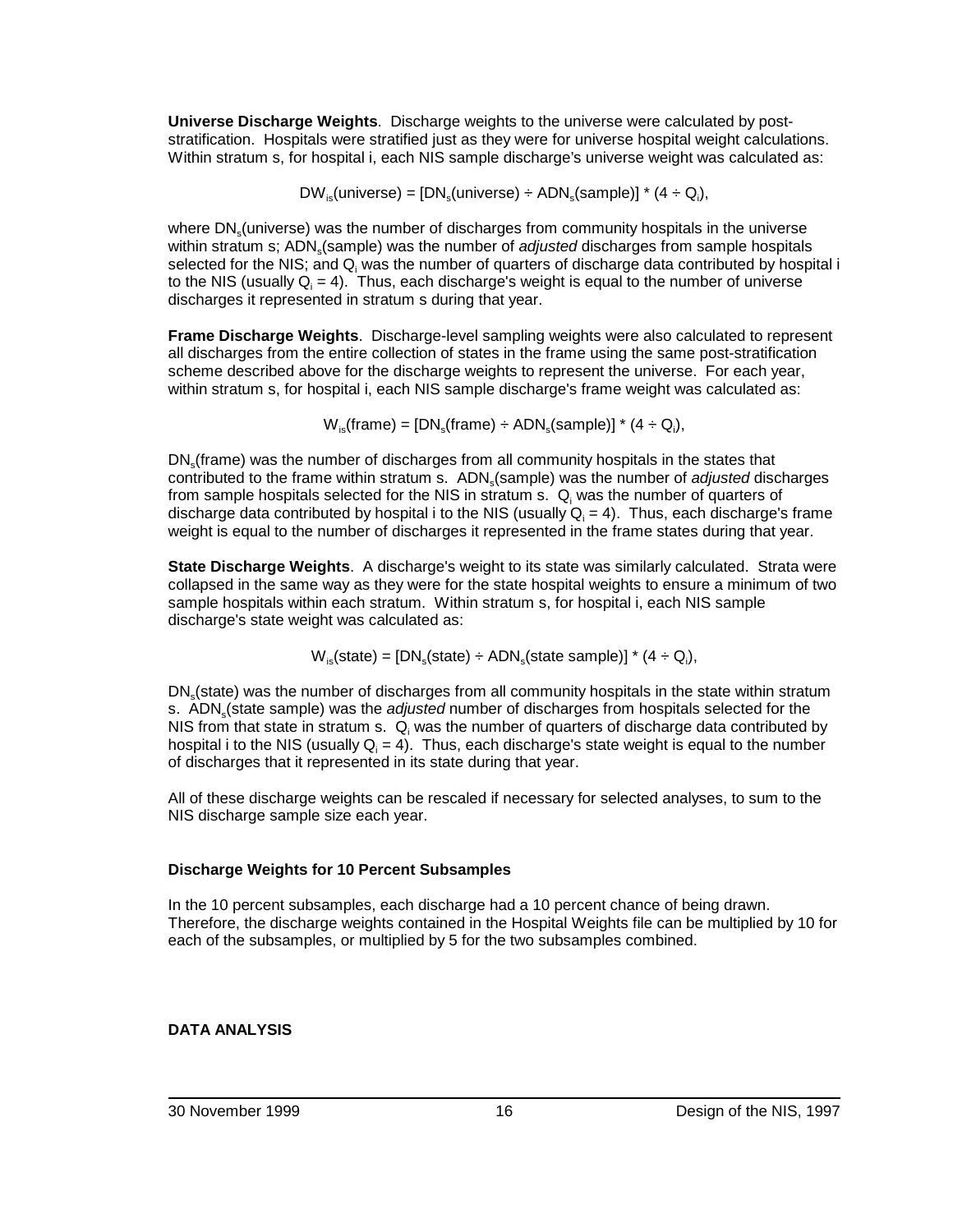#### **Variance Calculations**

It may be important for researchers to calculate a measure of precision for some estimates based on the NIS sample data. Variance estimates must take into account both the sampling design and the form of the statistic. The sampling design was a stratified, single-stage cluster sample. A stratified random sample of hospitals (clusters) were drawn and then all discharges were included from each selected hospital.

If hospitals inside the frame were similar to hospitals outside the frame, the sample hospitals can be treated as if they were randomly selected from the entire universe of hospitals within each stratum. Standard formulas for a stratified, single-stage cluster sampling without replacement could be used to calculate statistics and their variances in most applications.

A multitude of statistics can be estimated from the NIS data. Several computer programs are listed below that calculate statistics and their variances from sample survey data. Some of these programs use general methods of variance calculations (e.g., the jackknife and balanced halfsample replications) that take into account the sampling design. However, it may be desirable to calculate variances using formulas specifically developed for some statistics.

In most cases, computer programs are readily available to perform these calculations. For instance, OSIRIS IV, developed at the University of Michigan, and SUDAAN, developed at the Research Triangle Institute, do calculations for numerous statistics arising from the stratified, single-stage cluster sampling design. An example of using SUDAAN to calculate variances in the NIS is presented in Technical Supplement: Calculating Variances Using Data from the HCUP Nationwide Inpatient Sample.<sup>3</sup>

These variance calculations are based on finite-sample theory, which is an appropriate method for obtaining cross-sectional, nationwide estimates of outcomes. According to finite-sample theory, the intent of the estimation process is to obtain estimates that are precise representations of the nationwide population at a specific point in time. In the context of the NIS, any estimates that attempt to accurately describe characteristics (such as expenditure and utilization patterns or hospital market factors) and interrelationships among characteristics of hospitals and discharges during a specific year from 1988 to 1997 should be governed by finite-sample theory.

Alternatively, in the study of hypothetical population outcomes not limited to a specific point in time, analysts may be less interested in specific characteristics from the finite population (and time period) from which the sample was drawn, than they are in hypothetical characteristics of a conceptual "superpopulation" from which any particular finite *population* in a given year might have been drawn. According to this superpopulation model, the nationwide population in a given year is only a snapshot in time of the possible interrelationships among hospital, market, and discharge characteristics. In a given year, all possible interactions between such characteristics may not have been observed, but analysts may wish to predict or simulate interrelationships that may occur in the future.

Under the finite-population model, the variances of estimates approach zero as the sampling fraction approaches one, since the population is defined at that point in time, and because the estimate is for a characteristic as it existed at the time of sampling. This is in contrast to the superpopulation model, which adopts a stochastic viewpoint rather than a deterministic viewpoint. That is, the nationwide population in a particular year is viewed as a random sample of some underlying superpopulation over time.

Different methods are used for calculating variances under the two sample theories. Under the superpopulation (stochastic) model, procedures (such as those described by Potthoff, Woodbury,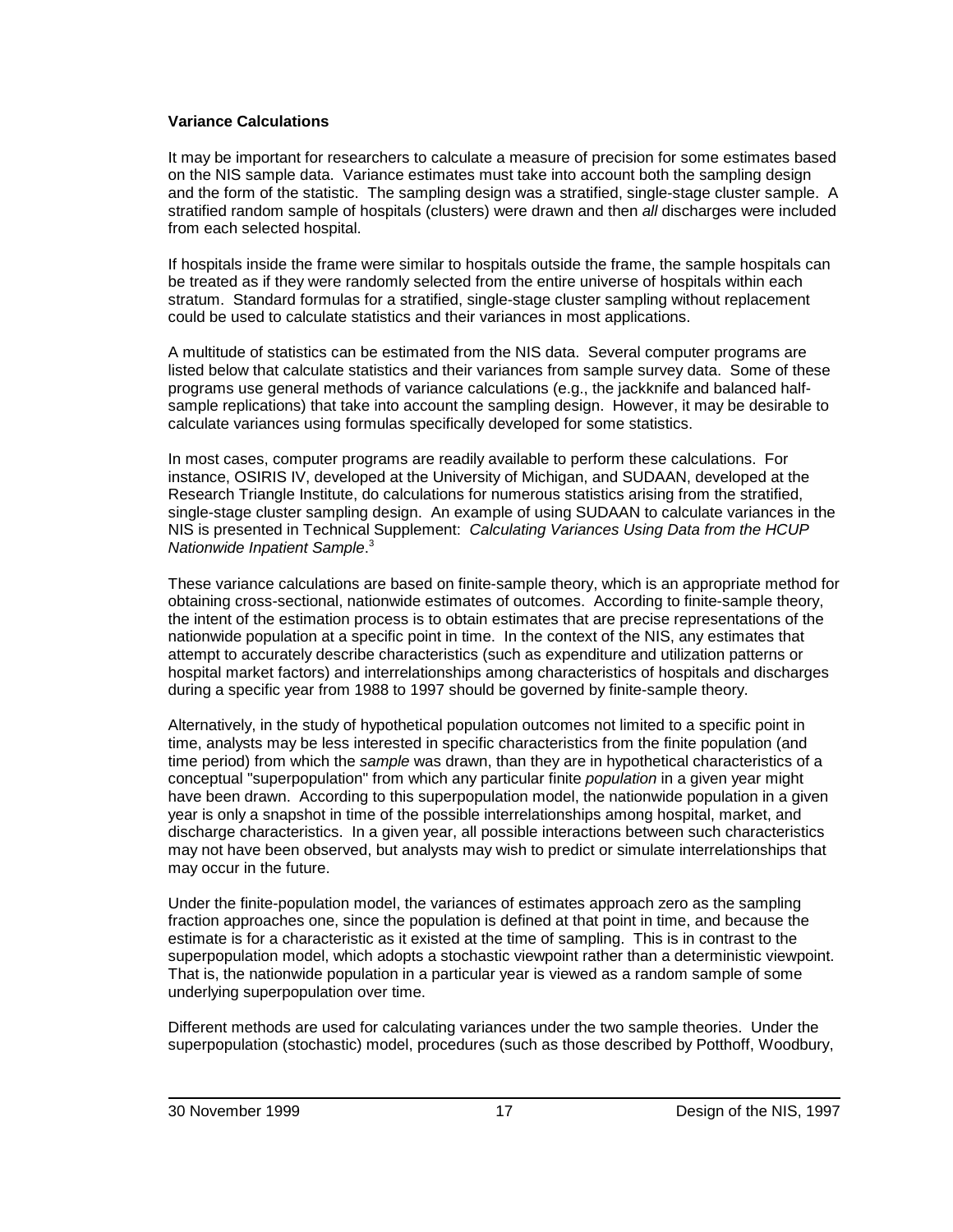and Manton<sup>4</sup>) have been developed to draw inferences using weights from complex samples. In this context, the survey weights are not used to weight the sampled cases to the universe, because the universe is conceptually infinite in size. Instead, these weights are used to produce unbiased estimates of parameters that govern the superpopulation.

In summary, the choice of an appropriate method for calculating variances for nationwide estimates depends on the type of measure and the intent of the estimation process.

### **Computer Software for Variance Calculations**

The hospital weights will be useful for producing hospital-level statistics for analyses that use the hospital as the unit of analysis, and the discharge weights will be useful for producing dischargelevel statistics for analyses that use the *discharge* as the unit of analysis. These would be used to weight the sample data in estimating population statistics.

Several statistical programming packages allow weighted analyses.<sup>5</sup> For example, nearly all SAS (Statistical Analysis System) procedures incorporate weights.

In addition, several statistical analysis programs have been developed that specifically calculate statistics and their standard errors from survey data. For an excellent review of such programs, visit the following web site: http://www.fas.harvard.edu/~stats/survey-soft/.

The NIS database includes a Hospital Weights file with variables required by these programs to calculate finite population statistics. In addition to the sample weights described earlier, hospital identifiers (PSUs), stratification variables, and stratum-specific totals for the numbers of discharges and hospitals are included so that finite-population corrections (FPCs) can be applied to variance estimates.

In addition to these subroutines, standard errors can be estimated by validation and crossvalidation techniques. Given that a very large number of observations will be available for most analyses, it may be feasible to set aside a part of the data for validation purposes. Standard errors and confidence intervals can then be calculated from the validation data. If the analytical file is too small to set aside a large validation sample, cross-validation techniques may be used.

For example, tenfold cross-validation would split the data into ten equal-sized subsets. The estimation would take place in ten iterations. At each iteration, the outcome of interest is predicted for one-tenth of the observations by an estimate based on a model fit to the other ninetenths of the observations. Unbiased estimates of error variance are then obtained by comparing the actual values to the predicted values obtained in this manner.

Finally, it should be noted that a large array of hospital-level variables are available for the entire universe of hospitals, including those outside the sampling frame. For instance, the variables from the AHA surveys and from the Medicare Cost Reports are available for nearly all hospitals. To the extent that hospital-level outcomes correlate with these variables, they may be used to sharpen regional and nationwide estimates.

As a simple example, each hospital's number of C-sections would be correlated with their total number of deliveries. The number of C-sections must be obtained from discharge data, but the number of deliveries is available from AHA data. Thus, if a regression can be fit predicting C-sections from deliveries based on the NIS data, that regression can then be used to obtain hospital-specific estimates of the number of C-sections for all hospitals in the universe.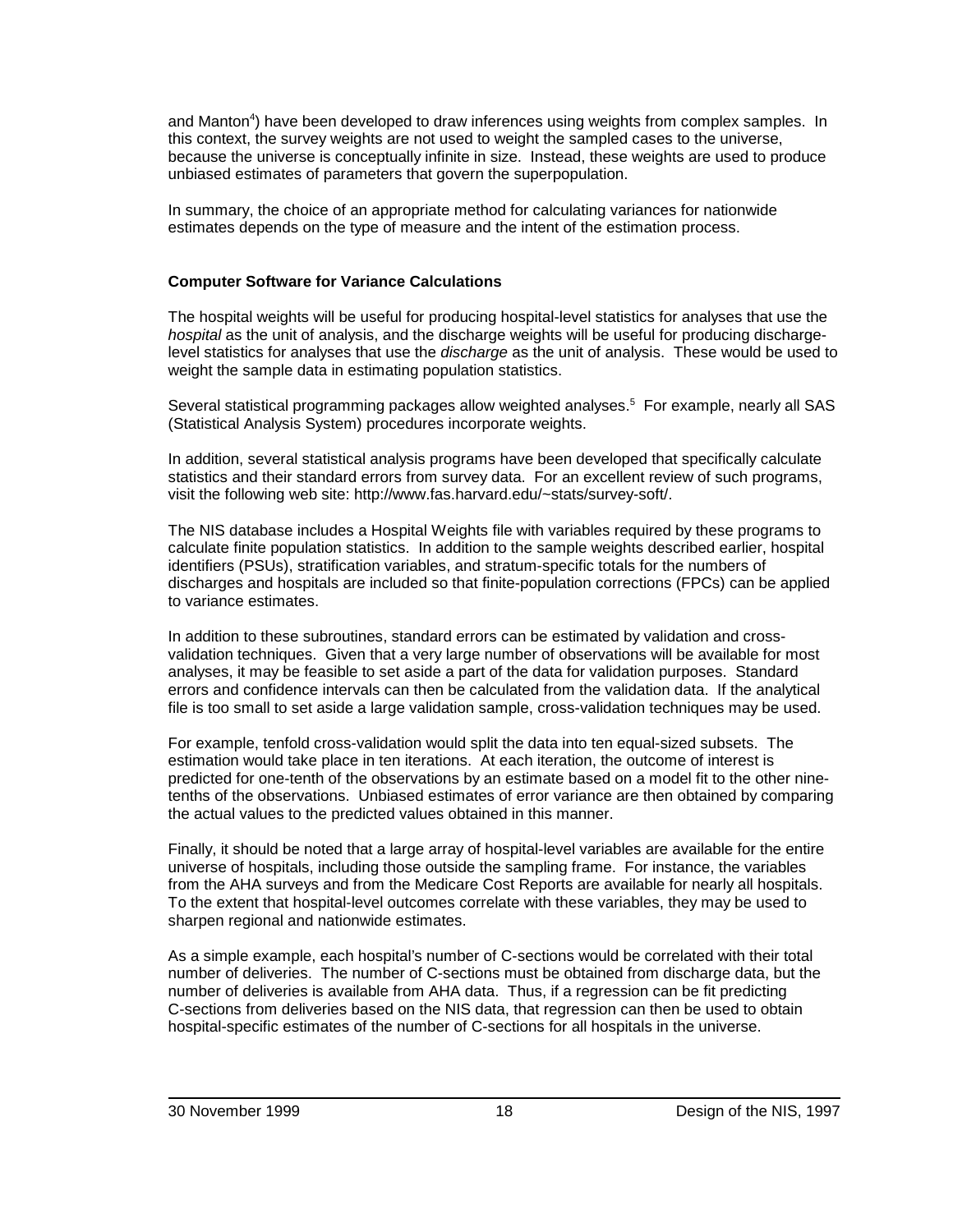### **Longitudinal Analyses**

As previously shown in Table 0, hospitals that continue in the NIS for multiple consecutive years are a subset of the hospitals in the NIS for any one of those years. Consequently, longitudinal analyses of hospital-level outcomes may be biased if they are based on any subset of NIS hospitals limited to continuous NIS membership. In particular, such subsets would tend to contain fewer hospitals that opened, closed, split, merged, or changed strata. Further, the sample weights were developed as annual, cross-sectional weights rather than longitudinal weights. Therefore, different weights might be required, depending on the statistical methods employed by the analyst.

One approach to consider in hospital-level longitudinal analyses is to use repeated-measure models that allow hospitals to have missing values for some years. However, the data are not actually missing for some hospitals, such as those that closed during the study period. In any case, the analyses may be more efficient (e.g., produce more precise estimates) if they account for the potential correlation between repeated measures on the same hospital over time, yet incorporate data from all hospitals in the sample during the study period.

## **Discharge Subsamples**

The two nonoverlapping 10 percent subsamples of discharges were drawn from the NIS file for each year for several reasons pertaining to data analysis. One reason for creating the subsamples was to reduce processing costs for selected studies that will not require the entire NIS. Another reason is that the two subsamples may be used to validate models and obtain unbiased estimates of standard errors. That is, one subsample may be used to estimate statistical models, and the other subsample may be used to test the fit of those models on new data. This is a very important analytical step, particularly in exploratory studies, where one runs the risk of fitting noise.

For example, it is well known that the percentage of variance explained by a regression,  $\mathsf{R}^2$ , is generally overestimated by the data used to fit a model. The regression model could be estimated from the first subsample and then applied to the second subsample. The squared correlation between the actual and predicted value in the second subsample is an unbiased estimate of the model's true explanatory power when applied to new data.